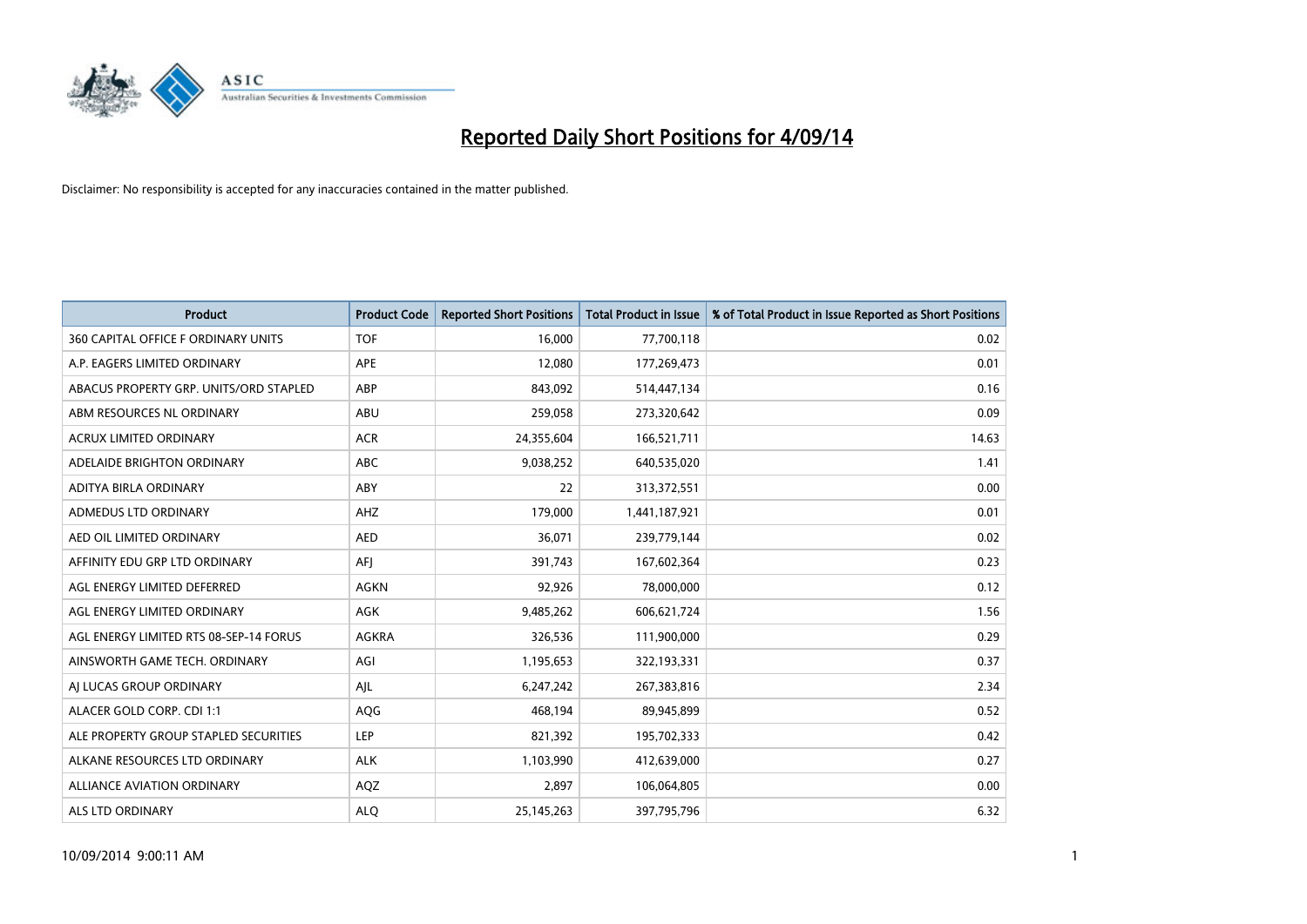

| <b>Product</b>                          | <b>Product Code</b> | <b>Reported Short Positions</b> | <b>Total Product in Issue</b> | % of Total Product in Issue Reported as Short Positions |
|-----------------------------------------|---------------------|---------------------------------|-------------------------------|---------------------------------------------------------|
| ALTIUM LIMITED ORDINARY                 | <b>ALU</b>          | 34,072                          | 113,272,762                   | 0.03                                                    |
| ALUMINA LIMITED ORDINARY                | AWC                 | 76,449,213                      | 2,806,225,615                 | 2.72                                                    |
| AMCOM TELECOMM. ORDINARY                | AMM                 | 3,968,847                       | 264,835,089                   | 1.50                                                    |
| AMCOR LIMITED ORDINARY                  | AMC                 | 6,034,917                       | 1,206,684,923                 | 0.50                                                    |
| AMP LIMITED ORDINARY                    | AMP                 | 12,268,965                      | 2,957,737,964                 | 0.41                                                    |
| ANSELL LIMITED ORDINARY                 | <b>ANN</b>          | 6,604,336                       | 152,940,881                   | 4.32                                                    |
| ANTARES ENERGY LTD ORDINARY             | AZZ                 | 6,564                           | 255,000,000                   | 0.00                                                    |
| ANZ BANKING GRP LTD ORDINARY            | ANZ                 | 8,716,845                       | 2,756,605,842                 | 0.32                                                    |
| APA GROUP STAPLED SECURITIES            | <b>APA</b>          | 11,535,981                      | 835,750,807                   | 1.38                                                    |
| APN NEWS & MEDIA ORDINARY               | <b>APN</b>          | 644,941                         | 1,029,041,356                 | 0.06                                                    |
| AQUARIUS PLATINUM. ORDINARY             | AQP                 | 2,894,472                       | 1,464,872,899                 | 0.20                                                    |
| AOUILA RESOURCES ORDINARY               | <b>AQA</b>          | 14,745                          | 411,804,442                   | 0.00                                                    |
| ARB CORPORATION ORDINARY                | ARP                 | 1,105,204                       | 72,493,302                    | 1.52                                                    |
| ARDENT LEISURE GROUP STAPLED SECURITIES | AAD                 | 2,116,297                       | 430,367,491                   | 0.49                                                    |
| ARENA REIT. ORDINARY UNITS              | <b>ARF</b>          | 2,052                           | 211,495,653                   | 0.00                                                    |
| ARISTOCRAT LEISURE ORDINARY             | ALL                 | 484,116                         | 630,022,253                   | 0.08                                                    |
| ARRIUM LTD ORDINARY                     | ARI                 | 44,918,051                      | 1,366,183,142                 | 3.29                                                    |
| ASALEO CARE LIMITED ORDINARY            | AHY                 | 3,311,564                       | 603,469,434                   | 0.55                                                    |
| ASCIANO LIMITED ORDINARY                | <b>AIO</b>          | 792,608                         | 975,385,664                   | 0.08                                                    |
| ASG GROUP LIMITED ORDINARY              | ASZ                 | 237,455                         | 206,720,839                   | 0.11                                                    |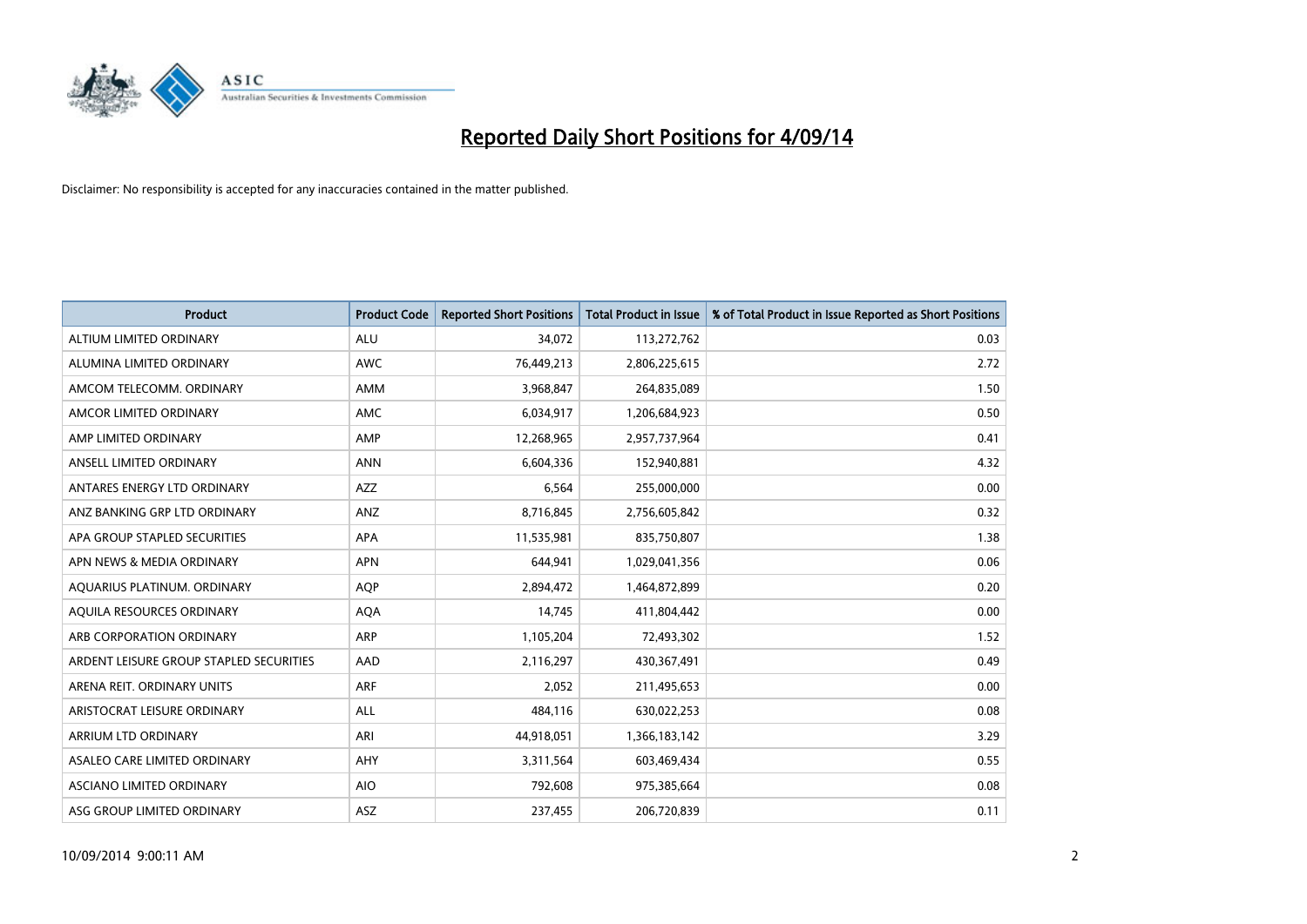

| <b>Product</b>                            | <b>Product Code</b> | <b>Reported Short Positions</b> | <b>Total Product in Issue</b> | % of Total Product in Issue Reported as Short Positions |
|-------------------------------------------|---------------------|---------------------------------|-------------------------------|---------------------------------------------------------|
| ASIA PACIFIC DATA ORDINARY STAPLED SEC    | AJD                 | 1,192                           | 115,000,100                   | 0.00                                                    |
| ASPEN GROUP ORD/UNITS STAPLED             | APZ                 | 1,162,507                       | 119,948,774                   | 0.97                                                    |
| ASTRO JAP PROP GROUP STAPLED US PROHIBIT. | AJA                 | 34,329                          | 67,211,752                    | 0.05                                                    |
| ASX LIMITED ORDINARY                      | ASX                 | 5,899,018                       | 193,595,162                   | 3.05                                                    |
| ATLAS IRON LIMITED ORDINARY               | AGO                 | 146,911,035                     | 915,701,543                   | 16.04                                                   |
| ATRUM COAL NL ORDINARY                    | ATU                 | 180,888                         | 162,324,242                   | 0.11                                                    |
| AUCKLAND INTERNATION ORDINARY             | AIA                 | 25,354                          | 1,190,484,097                 | 0.00                                                    |
| AURIZON HOLDINGS LTD ORDINARY             | AZJ                 | 2,456,471                       | 2,137,284,503                 | 0.11                                                    |
| AUSDRILL LIMITED ORDINARY                 | <b>ASL</b>          | 21,806,442                      | 312,277,224                   | 6.98                                                    |
| AUSENCO LIMITED ORDINARY                  | AAX                 | 1,435,339                       | 168,449,799                   | 0.85                                                    |
| AUSNET SERVICES STAPLED SECURITIES        | <b>AST</b>          | 26,354,524                      | 3,425,244,162                 | 0.77                                                    |
| AUSTAL LIMITED ORDINARY                   | ASB                 | 168,087                         | 346,379,377                   | 0.05                                                    |
| AUSTBROKERS HOLDINGS ORDINARY             | <b>AUB</b>          | 21,304                          | 59,955,596                    | 0.04                                                    |
| AUSTEX OIL LIMITED ORDINARY               | <b>AOK</b>          | 1,000                           | 558,571,402                   | 0.00                                                    |
| AUSTIN ENGINEERING ORDINARY               | ANG                 | 1,457,591                       | 84,274,004                    | 1.73                                                    |
| AUSTRALAND PROPERTY STAPLED SECURITY      | <b>ALZ</b>          | 123,090                         | 581,797,922                   | 0.02                                                    |
| AUSTRALIAN AGRICULT. ORDINARY             | AAC                 | 2,343,955                       | 532,474,721                   | 0.44                                                    |
| AUSTRALIAN FOUNDAT, ORDINARY              | AFI                 | 100                             | 1,054,646,236                 | 0.00                                                    |
| AUSTRALIAN PHARM, ORDINARY                | API                 | 10,572,349                      | 488,115,883                   | 2.17                                                    |
| AUTOMOTIVE HOLDINGS ORDINARY              | AHE                 | 762,509                         | 306,437,941                   | 0.25                                                    |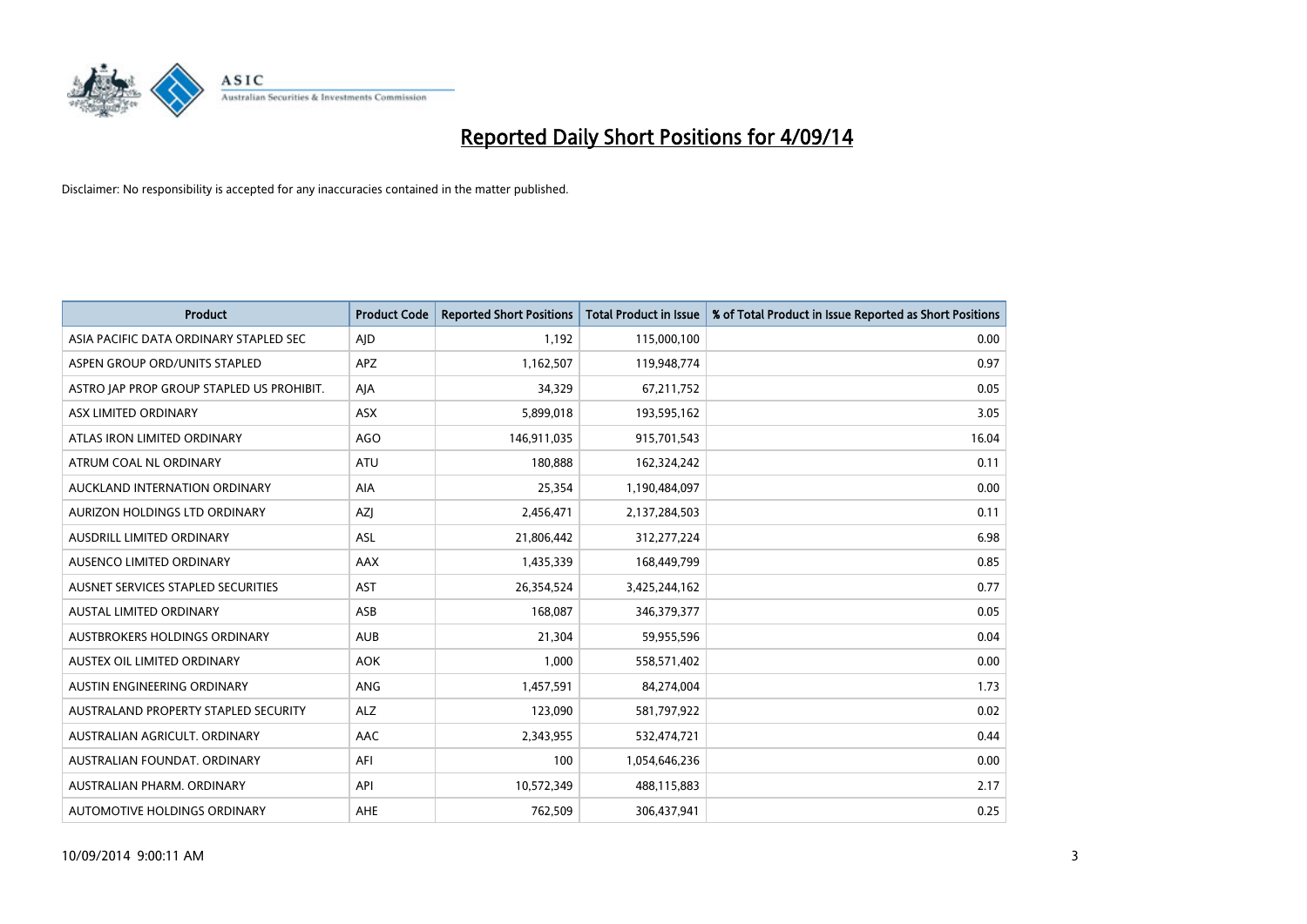

| <b>Product</b>                       | <b>Product Code</b> | <b>Reported Short Positions</b> | <b>Total Product in Issue</b> | % of Total Product in Issue Reported as Short Positions |
|--------------------------------------|---------------------|---------------------------------|-------------------------------|---------------------------------------------------------|
| AVEO GROUP STAPLED SECURITIES        | <b>AOG</b>          | 9,127,237                       | 500,111,460                   | 1.83                                                    |
| AWE LIMITED ORDINARY                 | AWE                 | 972,189                         | 522,696,385                   | 0.19                                                    |
| <b>AZONTO PET LTD ORDINARY</b>       | <b>APY</b>          | 1                               | 1,159,375,100                 | 0.00                                                    |
| AZUMAH RESOURCES ORDINARY            | <b>AZM</b>          | $\mathbf{1}$                    | 358,316,919                   | 0.00                                                    |
| <b>BANDANNA ENERGY ORDINARY</b>      | <b>BND</b>          | 24,095,792                      | 528,481,199                   | 4.56                                                    |
| BANK OF QUEENSLAND. ORDINARY         | <b>BOQ</b>          | 2,414,955                       | 362,516,534                   | 0.67                                                    |
| <b>BANNERMAN RESOURCES ORDINARY</b>  | <b>BMN</b>          | 150,967                         | 329,745,150                   | 0.05                                                    |
| <b>BASE RES LIMITED ORDINARY</b>     | <b>BSE</b>          | 5,501,878                       | 561,840,029                   | 0.98                                                    |
| <b>BATHURST RES LTD. ORDINARY</b>    | <b>BRL</b>          | 2,319,218                       | 947,828,434                   | 0.24                                                    |
| <b>BC IRON LIMITED ORDINARY</b>      | <b>BCI</b>          | 8,193,670                       | 124,345,439                   | 6.59                                                    |
| BEACH ENERGY LIMITED ORDINARY        | <b>BPT</b>          | 24,254,267                      | 1,292,897,806                 | 1.88                                                    |
| BEADELL RESOURCE LTD ORDINARY        | <b>BDR</b>          | 35,750,477                      | 798,657,280                   | 4.48                                                    |
| <b>BEGA CHEESE LTD ORDINARY</b>      | <b>BGA</b>          | 796,069                         | 152,602,945                   | 0.52                                                    |
| BENDIGO AND ADELAIDE ORDINARY        | <b>BEN</b>          | 14,296,741                      | 448,487,486                   | 3.19                                                    |
| BENTHAM IMF LTD ORDINARY             | <b>IMF</b>          | 3,826,792                       | 165,370,269                   | 2.31                                                    |
| BERKELEY RESOURCES ORDINARY          | <b>BKY</b>          | 277,609                         | 180,361,323                   | 0.15                                                    |
| BETASHARES ASX RES ETF UNITS         | <b>ORE</b>          | 512,000                         | 2,923,641                     | 17.51                                                   |
| BETASHARESCASHETF ETF UNITS          | AAA                 | 634                             | 12,343,410                    | 0.01                                                    |
| <b>BHP BILLITON LIMITED ORDINARY</b> | <b>BHP</b>          | 10,769,592                      | 3,211,691,105                 | 0.34                                                    |
| <b>BIGAIR GROUP LIMITED ORDINARY</b> | <b>BGL</b>          | 37,173                          | 172,872,340                   | 0.02                                                    |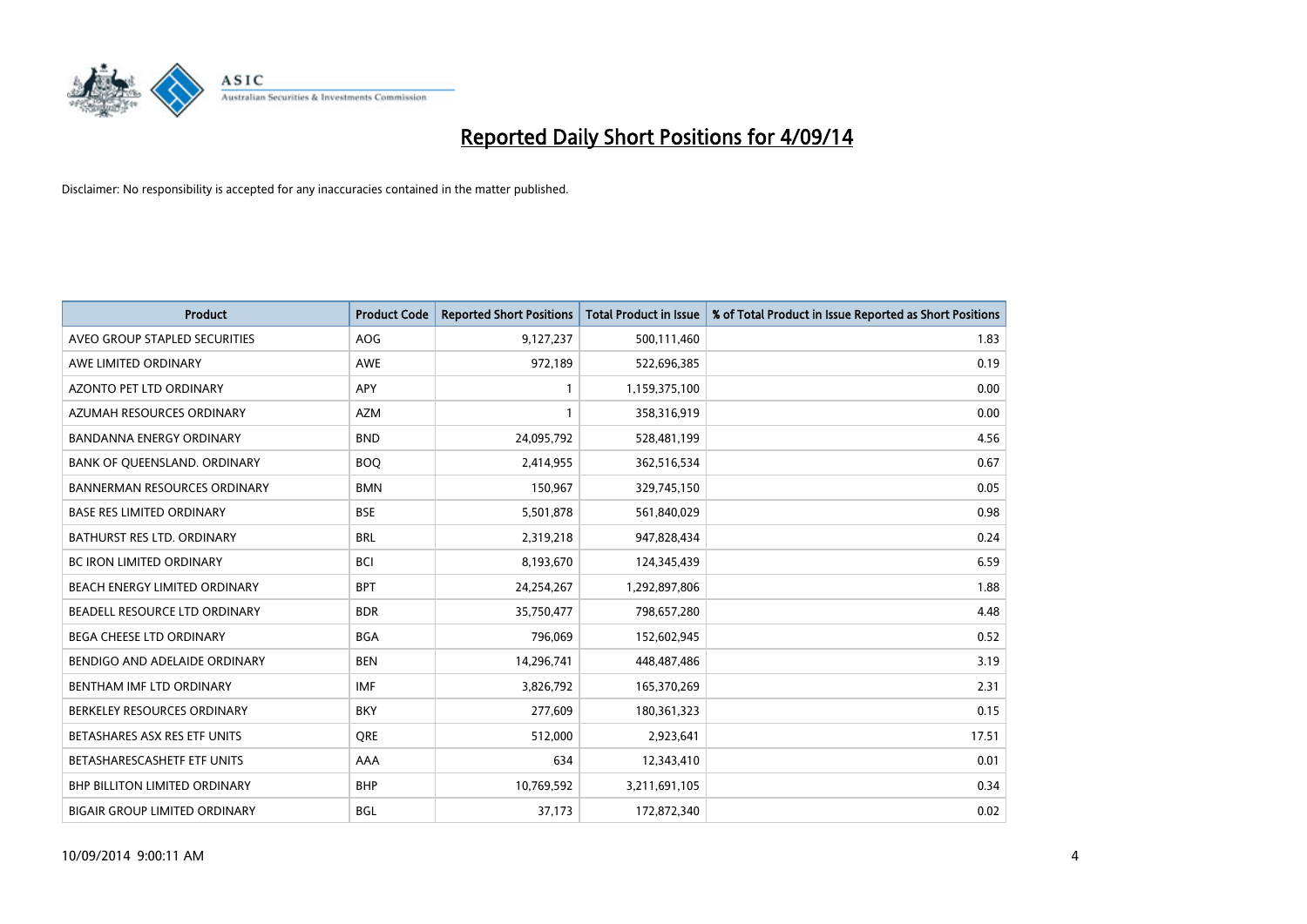

| <b>Product</b>                                | <b>Product Code</b> | <b>Reported Short Positions</b> | <b>Total Product in Issue</b> | % of Total Product in Issue Reported as Short Positions |
|-----------------------------------------------|---------------------|---------------------------------|-------------------------------|---------------------------------------------------------|
| <b>BILLABONG ORDINARY</b>                     | <b>BBG</b>          | 11,878,561                      | 990,370,034                   | 1.20                                                    |
| <b>BIONOMICS LIMITED ORDINARY</b>             | <b>BNO</b>          | 81,682                          | 417,356,567                   | 0.02                                                    |
| <b>BLACKHAM RESOURCES ORDINARY</b>            | <b>BLK</b>          | 682,700                         | 118,612,952                   | 0.58                                                    |
| <b>BLACKMORES LIMITED ORDINARY</b>            | <b>BKL</b>          | 1,882                           | 17,114,947                    | 0.01                                                    |
| <b>BLACKTHORN RESOURCES ORD US PROHIBITED</b> | <b>BTR</b>          | 4,369                           | 164,285,950                   | 0.00                                                    |
| <b>BLUESCOPE STEEL LTD ORDINARY</b>           | <b>BSL</b>          | 2,595,028                       | 559,227,871                   | 0.46                                                    |
| <b>BOART LONGYEAR ORDINARY</b>                | <b>BLY</b>          | 35,807,594                      | 461,163,412                   | 7.76                                                    |
| BORAL LIMITED, ORDINARY                       | <b>BLD</b>          | 18,214,849                      | 782,736,249                   | 2.33                                                    |
| <b>BRADKEN LIMITED ORDINARY</b>               | <b>BKN</b>          | 14,533,893                      | 171,027,249                   | 8.50                                                    |
| <b>BRAMBLES LIMITED ORDINARY</b>              | <b>BXB</b>          | 1,990,484                       | 1,563,477,154                 | 0.13                                                    |
| BREVILLE GROUP LTD ORDINARY                   | <b>BRG</b>          | 2,889,232                       | 130,095,322                   | 2.22                                                    |
| <b>BRICKWORKS LIMITED ORDINARY</b>            | <b>BKW</b>          | 76,079                          | 148,038,996                   | 0.05                                                    |
| <b>BURU ENERGY ORDINARY</b>                   | <b>BRU</b>          | 18,365,170                      | 298,505,530                   | 6.15                                                    |
| <b>BWP TRUST ORDINARY UNITS</b>               | <b>BWP</b>          | 8,666,858                       | 639,724,826                   | 1.35                                                    |
| <b>CABCHARGE AUSTRALIA ORDINARY</b>           | CAB                 | 10,679,419                      | 120,430,683                   | 8.87                                                    |
| CALTEX AUSTRALIA ORDINARY                     | <b>CTX</b>          | 1,380,937                       | 270,000,000                   | 0.51                                                    |
| CAPE LAMBERT RES LTD ORDINARY                 | <b>CFE</b>          | 5,586,262                       | 626,896,143                   | 0.89                                                    |
| CAPITOL HEALTH ORDINARY                       | CAJ                 | 100,780                         | 431,180,115                   | 0.02                                                    |
| <b>CARDNO LIMITED ORDINARY</b>                | CDD                 | 7,520,398                       | 163,266,973                   | 4.61                                                    |
| CARNARVON PETROLEUM ORDINARY                  | <b>CVN</b>          | 12,417                          | 987,176,977                   | 0.00                                                    |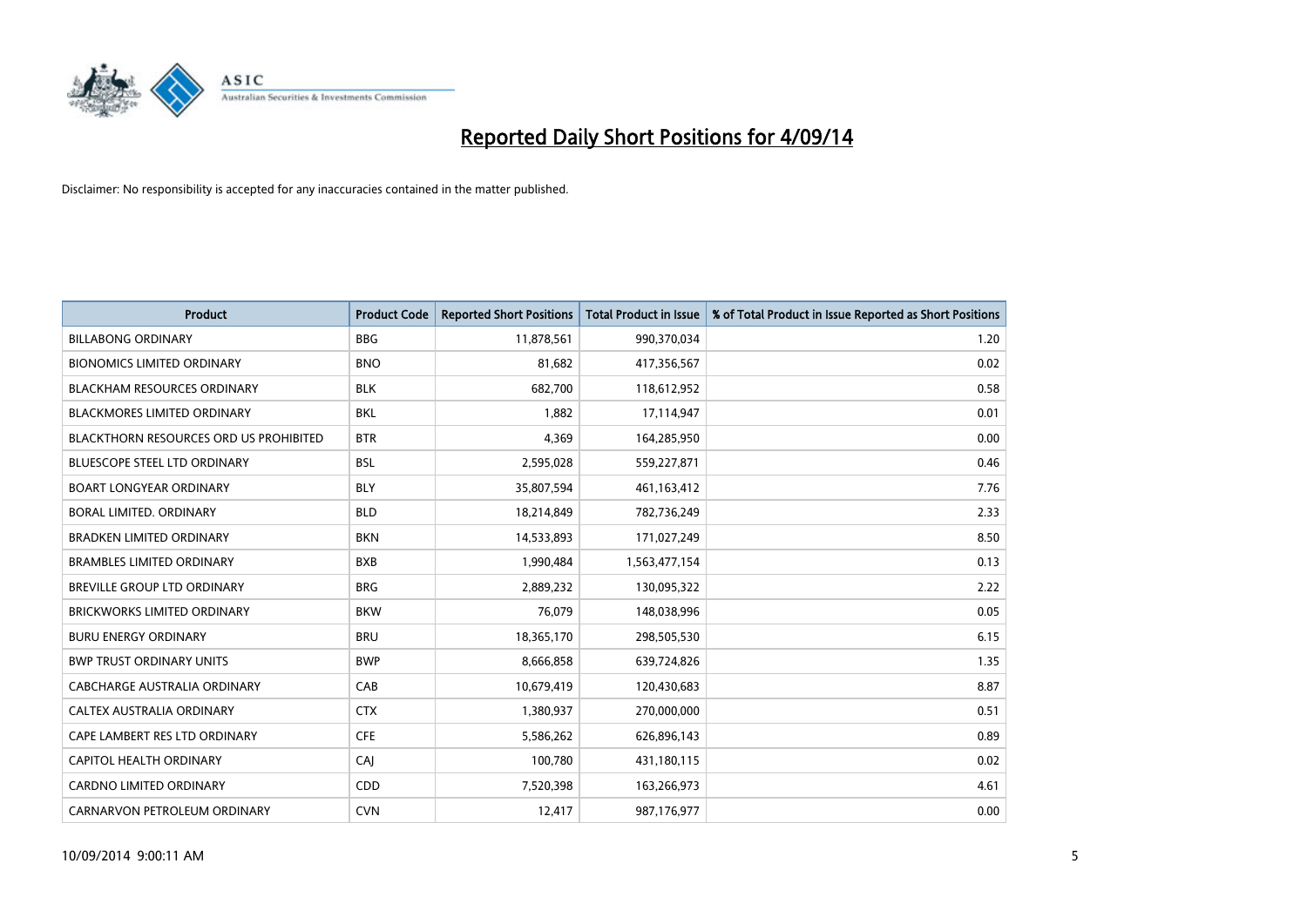

| <b>Product</b>                          | <b>Product Code</b> | <b>Reported Short Positions</b> | <b>Total Product in Issue</b> | % of Total Product in Issue Reported as Short Positions |
|-----------------------------------------|---------------------|---------------------------------|-------------------------------|---------------------------------------------------------|
| CARSALES.COM LTD ORDINARY               | <b>CRZ</b>          | 7,557,240                       | 237,828,965                   | 3.18                                                    |
| CASH CONVERTERS ORDINARY                | CCV                 | 8,009,710                       | 428,886,124                   | 1.87                                                    |
| CEDAR WOODS PROP. ORDINARY              | <b>CWP</b>          | 87,949                          | 78,336,371                    | 0.11                                                    |
| CENTRAL PETROLEUM ORDINARY              | <b>CTP</b>          | 376,858                         | 348,718,957                   | 0.11                                                    |
| CFS RETAIL TRUST GRP STAPLED SECURITIES | <b>CFX</b>          | 46,152,521                      | 3,050,355,727                 | 1.51                                                    |
| <b>CHALLENGER LIMITED ORDINARY</b>      | <b>CGF</b>          | 757,274                         | 564,063,117                   | 0.13                                                    |
| CHANDLER MACLEOD LTD ORDINARY           | <b>CMG</b>          | 1,095                           | 547,985,086                   | 0.00                                                    |
| CHARTER HALL GROUP STAPLED US PROHIBIT. | <b>CHC</b>          | 277,378                         | 349,486,748                   | 0.08                                                    |
| <b>CHARTER HALL RETAIL UNITS</b>        | <b>CQR</b>          | 10,912,024                      | 372,893,153                   | 2.93                                                    |
| <b>CHORUS LIMITED ORDINARY</b>          | <b>CNU</b>          | 84,964                          | 396,369,767                   | 0.02                                                    |
| COAL OF AFRICA LTD ORDINARY             | <b>CZA</b>          | 426                             | 1,048,368,613                 | 0.00                                                    |
| COALSPUR MINES LTD ORDINARY             | <b>CPL</b>          | 1,985,906                       | 641,544,455                   | 0.31                                                    |
| COCA-COLA AMATIL ORDINARY               | <b>CCL</b>          | 19,975,769                      | 763,590,249                   | 2.62                                                    |
| <b>COCHLEAR LIMITED ORDINARY</b>        | <b>COH</b>          | 8,198,533                       | 57,062,020                    | 14.37                                                   |
| <b>COCKATOO COAL ORDINARY</b>           | COK                 | 167,987                         | 4,560,196,928                 | 0.00                                                    |
| CODAN LIMITED ORDINARY                  | <b>CDA</b>          | 451,599                         | 176,969,924                   | 0.26                                                    |
| COFFEY INTERNATIONAL ORDINARY           | <b>COF</b>          | 7,994                           | 255,833,165                   | 0.00                                                    |
| <b>COKAL LTD ORDINARY</b>               | <b>CKA</b>          | 6,820                           | 471,103,926                   | 0.00                                                    |
| <b>COLLECTION HOUSE ORDINARY</b>        | <b>CLH</b>          | 2,240,608                       | 129,717,785                   | 1.73                                                    |
| COLLINS FOODS LTD ORDINARY              | <b>CKF</b>          | 100,000                         | 93,000,003                    | 0.11                                                    |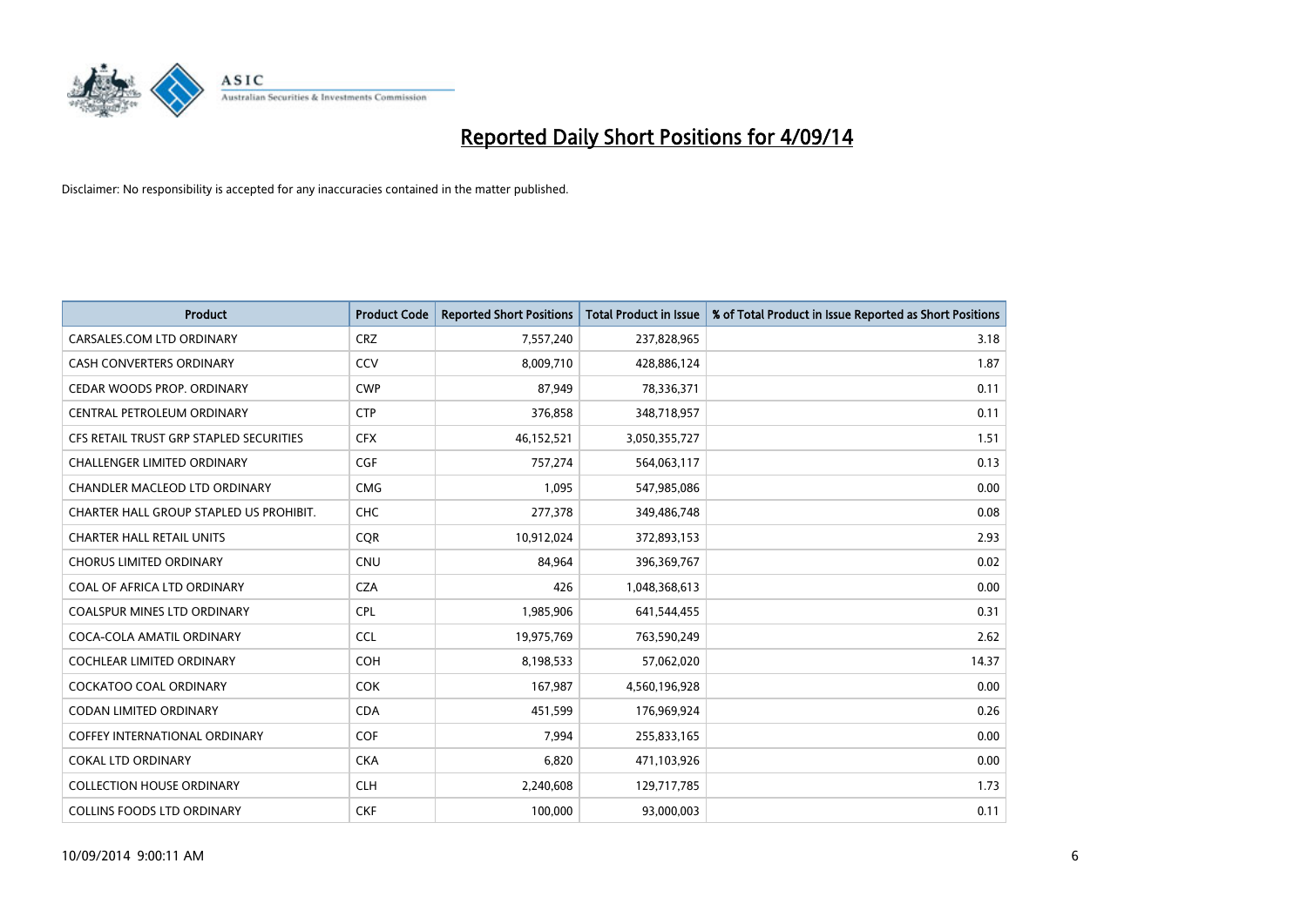

| <b>Product</b>                          | <b>Product Code</b> | <b>Reported Short Positions</b> | <b>Total Product in Issue</b> | % of Total Product in Issue Reported as Short Positions |
|-----------------------------------------|---------------------|---------------------------------|-------------------------------|---------------------------------------------------------|
| COMMONWEALTH BANK, ORDINARY             | <b>CBA</b>          | 13,010,651                      | 1,621,319,194                 | 0.80                                                    |
| <b>COMPASS RESOURCES ORDINARY</b>       | <b>CMR</b>          | 7,472                           | 1,403,744,100                 | 0.00                                                    |
| <b>COMPUTERSHARE LTD ORDINARY</b>       | <b>CPU</b>          | 4,884,160                       | 556,203,079                   | 0.88                                                    |
| COOPER ENERGY LTD ORDINARY              | <b>COE</b>          | 230,531                         | 329,235,509                   | 0.07                                                    |
| <b>CORP TRAVEL LIMITED ORDINARY</b>     | <b>CTD</b>          | 219,305                         | 89,931,376                    | 0.24                                                    |
| <b>COVER-MORE GRP LTD ORDINARY</b>      | <b>CVO</b>          | 6,958,860                       | 317,750,000                   | 2.19                                                    |
| <b>CREDIT CORP GROUP ORDINARY</b>       | <b>CCP</b>          | 303,194                         | 46,131,882                    | 0.66                                                    |
| <b>CROMWELL PROP STAPLED SECURITIES</b> | <b>CMW</b>          | 9,826,854                       | 1,730,065,823                 | 0.57                                                    |
| <b>CROWE HORWATH AUS ORDINARY</b>       | <b>CRH</b>          | 361,514                         | 273,005,429                   | 0.13                                                    |
| <b>CROWN RESORTS LTD ORDINARY</b>       | <b>CWN</b>          | 5,953,391                       | 728,394,185                   | 0.82                                                    |
| <b>CSG LIMITED ORDINARY</b>             | CSV                 | 179,215                         | 279,290,492                   | 0.06                                                    |
| <b>CSL LIMITED ORDINARY</b>             | <b>CSL</b>          | 1,528,379                       | 474,642,141                   | 0.32                                                    |
| <b>CSR LIMITED ORDINARY</b>             | <b>CSR</b>          | 17,293,203                      | 506,000,315                   | 3.42                                                    |
| <b>CUDECO LIMITED ORDINARY</b>          | CDU                 | 8,127,950                       | 235,425,143                   | 3.45                                                    |
| DART ENERGY LTD ORDINARY                | <b>DTE</b>          | 603,182                         | 1,108,752,733                 | 0.05                                                    |
| DATA#3 LIMITED ORDINARY                 | DTL                 | 156,634                         | 153,974,950                   | 0.10                                                    |
| DECMIL GROUP LIMITED ORDINARY           | <b>DCG</b>          | 1,605,269                       | 168,657,794                   | 0.95                                                    |
| DEEP YELLOW LIMITED ORDINARY            | <b>DYL</b>          | 947                             | 1,888,400,127                 | 0.00                                                    |
| DEXUS PROPERTY GROUP STAPLED UNITS      | <b>DXS</b>          | 18,392,046                      | 5,433,110,810                 | 0.34                                                    |
| DICK SMITH HLDGS ORDINARY               | <b>DSH</b>          | 21,156,561                      | 236,511,364                   | 8.95                                                    |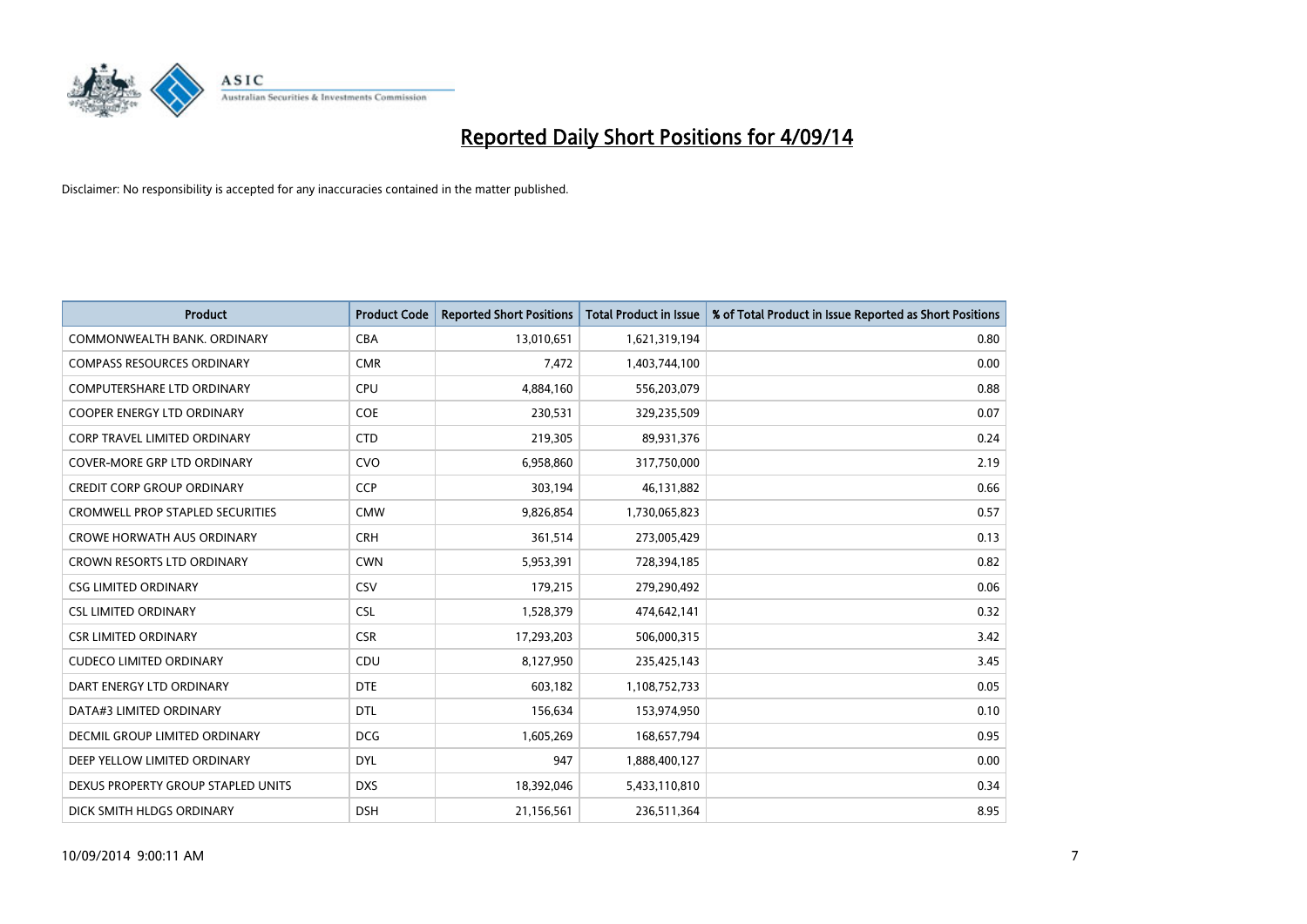

| <b>Product</b>                       | <b>Product Code</b> | <b>Reported Short Positions</b> | <b>Total Product in Issue</b> | % of Total Product in Issue Reported as Short Positions |
|--------------------------------------|---------------------|---------------------------------|-------------------------------|---------------------------------------------------------|
| DISCOVERY METALS LTD ORDINARY        | <b>DML</b>          | 1,277,631                       | 644,039,581                   | 0.20                                                    |
| DOMINO PIZZA ENTERPR ORDINARY        | <b>DMP</b>          | 1,302,895                       | 86,160,773                    | 1.51                                                    |
| DONACO INTERNATIONAL ORDINARY        | <b>DNA</b>          | 3,658,801                       | 460,454,837                   | 0.79                                                    |
| DORAY MINERALS LTD ORDINARY          | <b>DRM</b>          | 156,872                         | 165,784,256                   | 0.09                                                    |
| DOWNER EDI LIMITED ORDINARY          | <b>DOW</b>          | 20,151,063                      | 435,399,975                   | 4.63                                                    |
| DRILLSEARCH ENERGY ORDINARY          | <b>DLS</b>          | 16,280,818                      | 455,768,684                   | 3.57                                                    |
| DUET GROUP STAPLED US PROHIBIT.      | <b>DUE</b>          | 3,651,199                       | 1,327,719,444                 | 0.27                                                    |
| DUKETON MINING ORDINARY              | <b>DKM</b>          | 3,894                           | 82,524,812                    | 0.00                                                    |
| DULUXGROUP LIMITED ORDINARY          | <b>DLX</b>          | 357,966                         | 383,503,942                   | 0.09                                                    |
| <b>DWS LTD ORDINARY</b>              | <b>DWS</b>          | 15,096                          | 132,362,763                   | 0.01                                                    |
| ECHO ENTERTAINMENT ORDINARY          | <b>EGP</b>          | 4,913,686                       | 825,672,730                   | 0.60                                                    |
| <b>ELDERS LIMITED ORDINARY</b>       | <b>ELD</b>          | 19,216,729                      | 455,013,329                   | 4.22                                                    |
| ELEMENTAL MINERALS ORDINARY          | <b>ELM</b>          | 94,536                          | 315,663,391                   | 0.03                                                    |
| <b>EMECO HOLDINGS ORDINARY</b>       | <b>EHL</b>          | 7,207,354                       | 599,675,707                   | 1.20                                                    |
| <b>ENDEAVOUR MIN CORP CDI 1:1</b>    | <b>EVR</b>          | 31,265                          | 50,014,634                    | 0.06                                                    |
| <b>ENERGY DEVELOPMENTS ORDINARY</b>  | <b>ENE</b>          | 1,055,600                       | 169,673,095                   | 0.62                                                    |
| <b>ENERGY RESOURCES ORDINARY 'A'</b> | ERA                 | 10,882,183                      | 517,725,062                   | 2.10                                                    |
| <b>ENERGY WORLD CORPOR. ORDINARY</b> | <b>EWC</b>          | 45,865,792                      | 1,734,166,672                 | 2.64                                                    |
| <b>ENVESTRA LIMITED ORDINARY</b>     | <b>ENV</b>          | 38,914                          | 1,796,808,474                 | 0.00                                                    |
| EQUATORIAL RES LTD ORDINARY          | EQX                 | 174                             | 122,185,353                   | 0.00                                                    |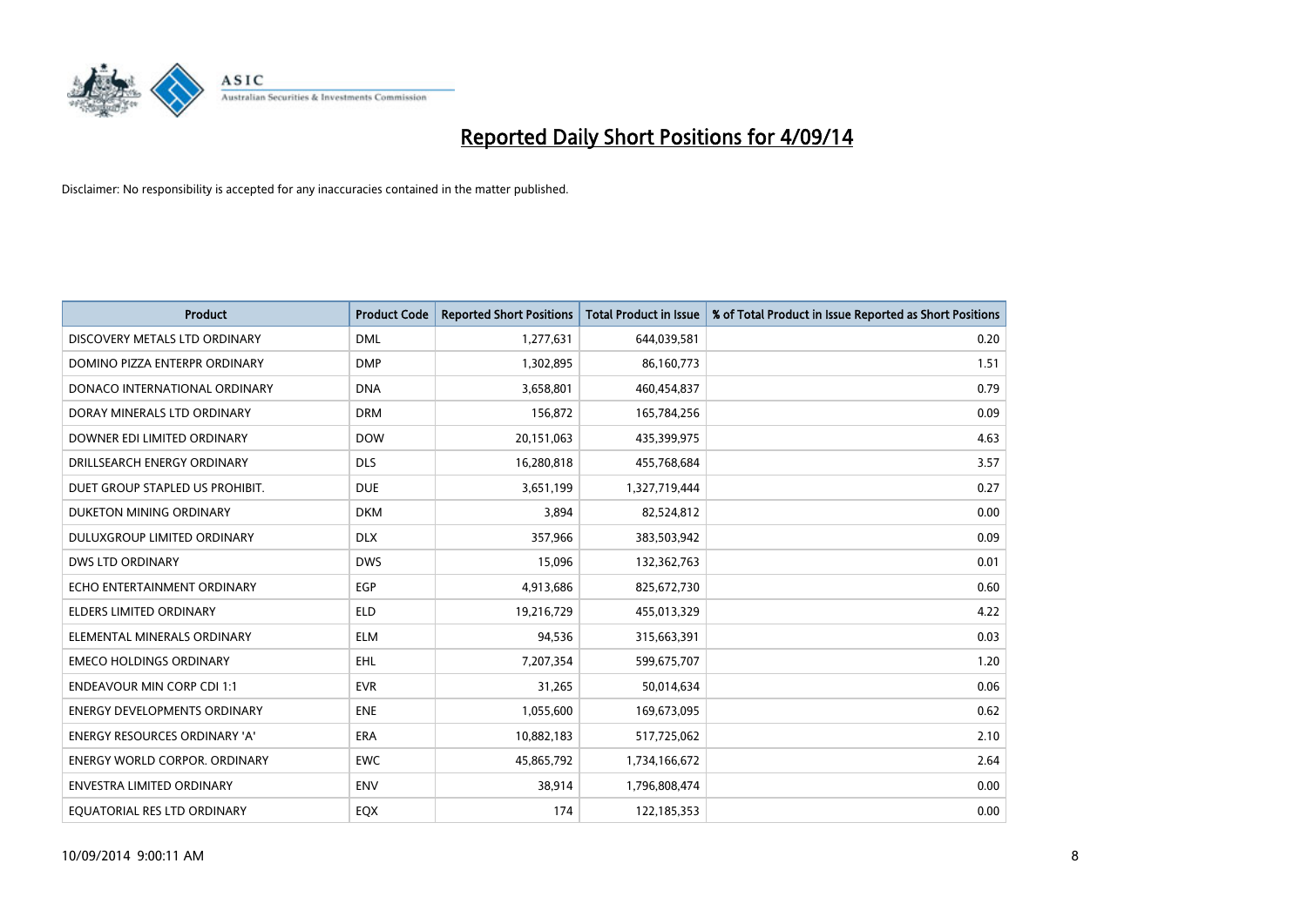

| <b>Product</b>                         | <b>Product Code</b> | <b>Reported Short Positions</b> | <b>Total Product in Issue</b> | % of Total Product in Issue Reported as Short Positions |
|----------------------------------------|---------------------|---------------------------------|-------------------------------|---------------------------------------------------------|
| EQUITY TRUSTEES ORDINARY               | EQT                 | 323,019                         | 19,105,788                    | 1.69                                                    |
| ERM POWER LIMITED ORDINARY             | EPW                 | 365,490                         | 239,269,727                   | 0.15                                                    |
| <b>ESERVGLOBAL LIMITED ORDINARY</b>    | ESV                 | 2,000                           | 254,045,997                   | 0.00                                                    |
| EVOLUTION MINING LTD ORDINARY          | <b>EVN</b>          | 30,946,513                      | 712,493,836                   | 4.34                                                    |
| FAIRFAX MEDIA LTD ORDINARY             | <b>FXI</b>          | 61,254,118                      | 2,351,955,725                 | 2.60                                                    |
| <b>FANTASTIC HOLDINGS ORDINARY</b>     | <b>FAN</b>          | 14,711                          | 103,068,398                   | 0.01                                                    |
| FAR LTD ORDINARY                       | FAR                 | 2,796,150                       | 2,699,846,742                 | 0.10                                                    |
| FEDERATION CNTRES ORD/UNIT STAPLED SEC | <b>FDC</b>          | 519,035                         | 1,427,641,565                 | 0.04                                                    |
| FINBAR GROUP LIMITED ORDINARY          | <b>FRI</b>          | 1,279                           | 227,018,204                   | 0.00                                                    |
| FISHER & PAYKEL H. ORDINARY            | <b>FPH</b>          | 5,726                           | 555,851,048                   | 0.00                                                    |
| FLEETWOOD CORP ORDINARY                | <b>FWD</b>          | 1,995,755                       | 60,581,211                    | 3.29                                                    |
| FLETCHER BUILDING ORDINARY             | <b>FBU</b>          | 939,642                         | 687,854,788                   | 0.14                                                    |
| FLEXIGROUP LIMITED ORDINARY            | <b>FXL</b>          | 3,350,395                       | 304,096,060                   | 1.10                                                    |
| FLIGHT CENTRE TRAVEL ORDINARY          | <b>FLT</b>          | 5,640,682                       | 100,586,119                   | 5.61                                                    |
| FLINDERS MINES LTD ORDINARY            | <b>FMS</b>          | 420,990                         | 2,400,995,602                 | 0.02                                                    |
| <b>FOCUS MINERALS LTD ORDINARY</b>     | <b>FML</b>          | 4,605,219                       | 9,137,375,877                 | 0.05                                                    |
| <b>FOLKESTONE EDU TRUST UNITS</b>      | <b>FET</b>          | 37,199                          | 205,069,661                   | 0.02                                                    |
| FONTERRA SHARE FUND ORDINARY UNITS     | <b>FSF</b>          | 83                              | 115,510,746                   | 0.00                                                    |
| FORTESCUE METALS GRP ORDINARY          | <b>FMG</b>          | 262,070,705                     | 3,113,798,151                 | 8.42                                                    |
| <b>G.U.D. HOLDINGS ORDINARY</b>        | GUD                 | 2,547,465                       | 70,939,492                    | 3.59                                                    |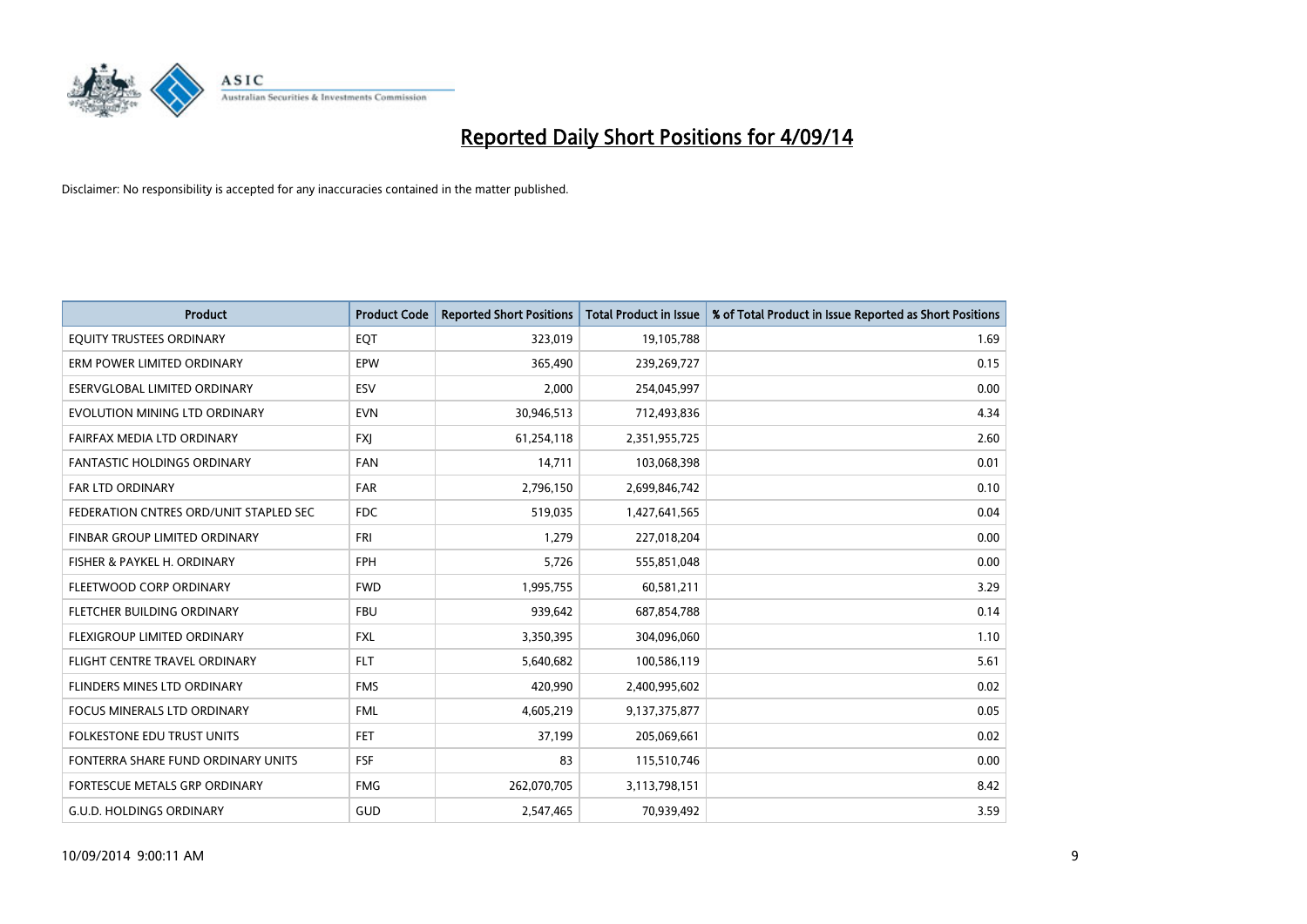

| <b>Product</b>                                   | <b>Product Code</b> | <b>Reported Short Positions</b> | <b>Total Product in Issue</b> | % of Total Product in Issue Reported as Short Positions |
|--------------------------------------------------|---------------------|---------------------------------|-------------------------------|---------------------------------------------------------|
| <b>G8 EDUCATION LIMITED ORDINARY</b>             | <b>GEM</b>          | 15,721,667                      | 332,073,918                   | 4.73                                                    |
| <b>GALAXY RESOURCES ORDINARY</b>                 | GXY                 | 422,306                         | 1,064,493,083                 | 0.04                                                    |
| <b>GBST HOLDINGS ORDINARY</b>                    | <b>GBT</b>          | 19,881                          | 66,561,725                    | 0.03                                                    |
| <b>GDI PROPERTY GRP STAPLED SECURITIES</b>       | GDI                 | 51,505                          | 567,575,025                   | 0.01                                                    |
| <b>GENWORTH MORTGAGE ORDINARY</b>                | <b>GMA</b>          | 1,240,915                       | 650,000,000                   | 0.19                                                    |
| <b>GEODYNAMICS LIMITED ORDINARY</b>              | GDY                 | 819                             | 435,880,130                   | 0.00                                                    |
| <b>GINDALBIE METALS LTD ORDINARY</b>             | GBG                 | 34,832,500                      | 1,495,306,811                 | 2.33                                                    |
| <b>GOLD ROAD RES LTD ORDINARY</b>                | GOR                 | 3,142,652                       | 515,419,042                   | 0.61                                                    |
| <b>GOODMAN FIELDER, ORDINARY</b>                 | <b>GFF</b>          | 7,680,895                       | 1,955,559,207                 | 0.39                                                    |
| <b>GOODMAN GROUP STAPLED</b>                     | <b>GMG</b>          | 2,781,802                       | 1,745,417,725                 | 0.16                                                    |
| <b>GPT GROUP STAPLED SEC.</b>                    | GPT                 | 2,260,699                       | 1,685,460,955                 | 0.13                                                    |
| <b>GRAINCORP LIMITED A CLASS ORDINARY</b>        | <b>GNC</b>          | 11,293,121                      | 228,855,628                   | 4.93                                                    |
| <b>GRANGE RESOURCES. ORDINARY</b>                | GRR                 | 5,763,372                       | 1,157,097,869                 | 0.50                                                    |
| <b>GREENCROSS LIMITED ORDINARY</b>               | GXL                 | 1,382,678                       | 110,654,390                   | 1.25                                                    |
| <b>GREENLAND MIN EN LTD ORDINARY</b>             | GGG                 | 939,238                         | 668,464,377                   | 0.14                                                    |
| <b>GREENLAND MIN EN LTD RIGHTS 26-JUN-14</b>     | GGGR                | 3,842                           | 88,685,050                    | 0.00                                                    |
| <b>GROWTHPOINT PROPERTY ORD/UNIT STAPLED SEC</b> | GOZ                 | 220,399                         | 554,315,998                   | 0.04                                                    |
| <b>GRYPHON MINERALS LTD ORDINARY</b>             | GRY                 | 4,409,086                       | 401,115,935                   | 1.10                                                    |
| <b>GUILDFORD COAL LTD ORDINARY</b>               | <b>GUF</b>          | 77,890                          | 845,190,354                   | 0.01                                                    |
| <b>GWA GROUP LTD ORDINARY</b>                    | <b>GWA</b>          | 14,784,792                      | 306,533,770                   | 4.82                                                    |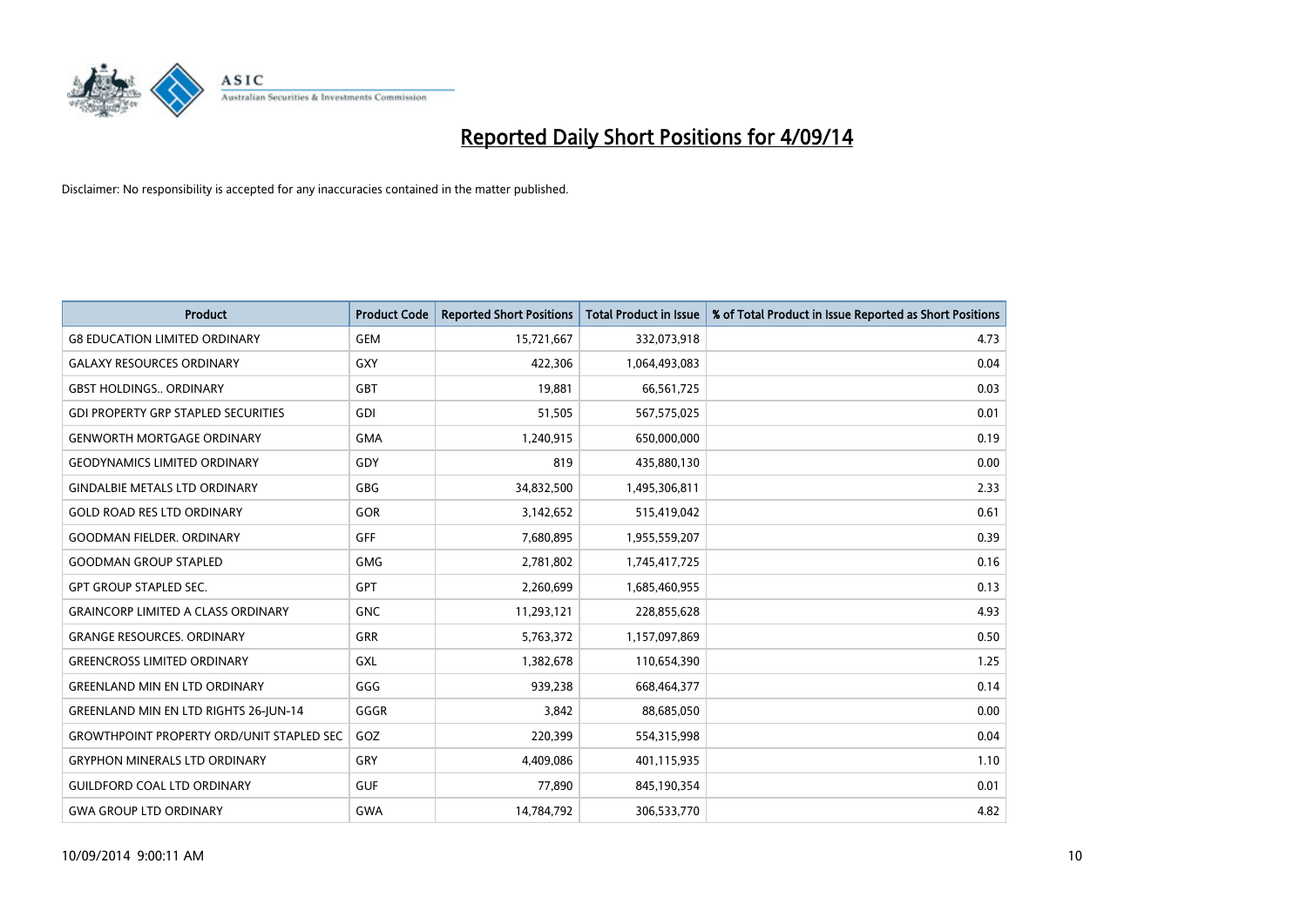

| <b>Product</b>                      | <b>Product Code</b> | <b>Reported Short Positions</b> | <b>Total Product in Issue</b> | % of Total Product in Issue Reported as Short Positions |
|-------------------------------------|---------------------|---------------------------------|-------------------------------|---------------------------------------------------------|
| HANSEN TECHNOLOGIES ORDINARY        | <b>HSN</b>          | 23,656                          | 162,479,642                   | 0.01                                                    |
| HARVEY NORMAN ORDINARY              | <b>HVN</b>          | 38,600,301                      | 1,062,316,784                 | 3.63                                                    |
| HEALTHSCOPE LIMITED. ORDINARY       | <b>HSO</b>          | 250,000                         | 1,732,094,838                 | 0.01                                                    |
| <b>HELIX RESOURCES ORDINARY</b>     | <b>HLX</b>          | 843,671                         | 236,558,290                   | 0.36                                                    |
| <b>HENDERSON GROUP CDI 1:1</b>      | <b>HGG</b>          | 3,846,281                       | 664,599,011                   | 0.58                                                    |
| HFA HOLDINGS LIMITED ORDINARY       | <b>HFA</b>          | 3,809                           | 162,147,897                   | 0.00                                                    |
| HIGHFIELD RES LTD ORDINARY          | <b>HFR</b>          | 50,000                          | 155,825,003                   | 0.03                                                    |
| <b>HIGHLANDS PACIFIC ORDINARY</b>   | <b>HIG</b>          | 6,306                           | 918,694,336                   | 0.00                                                    |
| HILLGROVE RES LTD ORDINARY          | <b>HGO</b>          | 222,285                         | 1,181,679,771                 | 0.02                                                    |
| <b>HILLS LTD ORDINARY</b>           | <b>HIL</b>          | 104,086                         | 234,192,711                   | 0.04                                                    |
| HORIZON OIL LIMITED ORDINARY        | <b>HZN</b>          | 30,860,969                      | 1,301,981,265                 | 2.37                                                    |
| <b>HOTEL PROPERTY STAPLED</b>       | <b>HPI</b>          | 6,217                           | 132,870,000                   | 0.00                                                    |
| <b>ICAR ASIA LTD ORDINARY</b>       | ICQ                 | 120,874                         | 122,688,846                   | 0.10                                                    |
| <b>ICON ENERGY LIMITED ORDINARY</b> | <b>ICN</b>          | 806,640                         | 615,774,351                   | 0.13                                                    |
| <b>IINET LIMITED ORDINARY</b>       | <b>IIN</b>          | 7,624,674                       | 161,238,847                   | 4.73                                                    |
| <b>ILUKA RESOURCES ORDINARY</b>     | ILU                 | 38,359,630                      | 418,700,517                   | 9.16                                                    |
| <b>IMDEX LIMITED ORDINARY</b>       | <b>IMD</b>          | 2,153,616                       | 212,110,368                   | 1.02                                                    |
| IMX RESOURCES LTD ORDINARY          | <b>IXR</b>          | $\mathbf{1}$                    | 451,497,138                   | 0.00                                                    |
| <b>INCITEC PIVOT ORDINARY</b>       | IPL                 | 43,076,995                      | 1,654,998,197                 | 2.60                                                    |
| INDEPENDENCE GROUP ORDINARY         | <b>IGO</b>          | 108,988                         | 234,256,573                   | 0.05                                                    |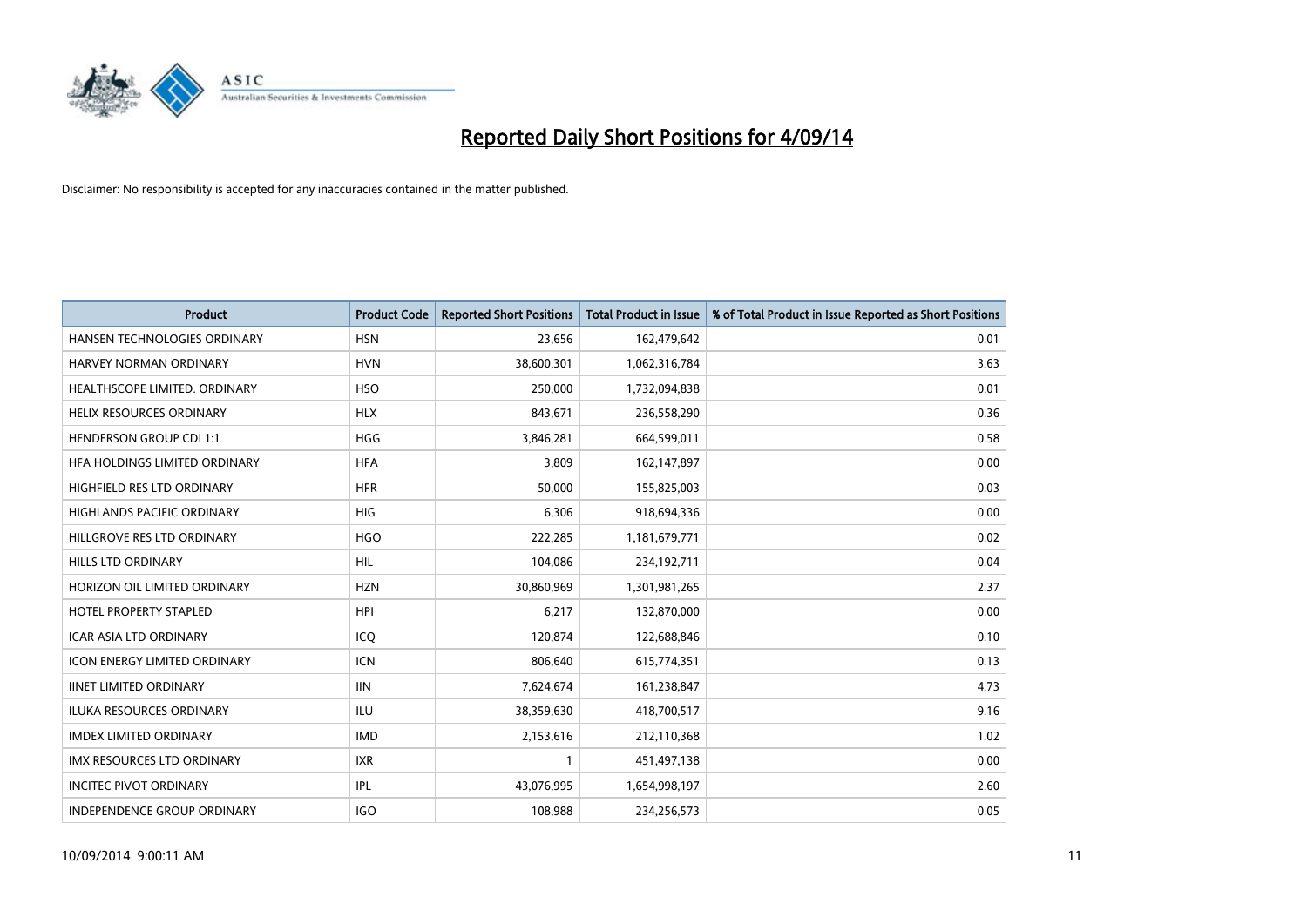

| <b>Product</b>                                | <b>Product Code</b> | <b>Reported Short Positions</b> | <b>Total Product in Issue</b> | % of Total Product in Issue Reported as Short Positions |
|-----------------------------------------------|---------------------|---------------------------------|-------------------------------|---------------------------------------------------------|
| <b>INDOPHIL RESOURCES ORDINARY</b>            | <b>IRN</b>          | 1,884,678                       | 1,203,146,194                 | 0.16                                                    |
| <b>INDUSTRIA REIT STAPLED</b>                 | <b>IDR</b>          | 6,539                           | 125,000,001                   | 0.01                                                    |
| <b>INFIGEN ENERGY STAPLED SECURITIES</b>      | <b>IFN</b>          | 2,607,910                       | 767,887,581                   | 0.34                                                    |
| INGENIA GROUP STAPLED SECURITIES              | <b>INA</b>          | 1,697,826                       | 678,058,232                   | 0.25                                                    |
| <b>INSURANCE AUSTRALIA ORDINARY</b>           | IAG                 | 11,223,800                      | 2,341,618,048                 | 0.48                                                    |
| <b>INTREPID MINES ORDINARY</b>                | <b>IAU</b>          | 6,542,798                       | 557,500,888                   | 1.17                                                    |
| <b>INVESTA OFFICE FUND STAPLED SECURITIES</b> | <b>IOF</b>          | 577,692                         | 614,047,458                   | 0.09                                                    |
| <b>INVOCARE LIMITED ORDINARY</b>              | <b>IVC</b>          | 5,328,189                       | 110,030,298                   | 4.84                                                    |
| <b>IOOF HOLDINGS LTD ORDINARY</b>             | IFL                 | 5,839,517                       | 300,133,752                   | 1.95                                                    |
| <b>IPROPERTY GROUP LTD ORDINARY</b>           | <b>IPP</b>          | 2,496,161                       | 181,703,204                   | 1.37                                                    |
| <b>IRESS LIMITED ORDINARY</b>                 | <b>IRE</b>          | 5,217,343                       | 159,097,319                   | 3.28                                                    |
| <b>IRON ORE HOLDINGS ORDINARY</b>             | <b>IOH</b>          | 16,649                          | 161,174,005                   | 0.01                                                    |
| <b>ISELECT LTD ORDINARY</b>                   | <b>ISU</b>          | 942,646                         | 260,889,894                   | 0.36                                                    |
| <b>ISENTIA GROUP LTD ORDINARY</b>             | <b>ISD</b>          | 15,410                          | 200,000,001                   | 0.01                                                    |
| JAMES HARDIE INDUST CHESS DEPOSITARY INT      | <b>IHX</b>          | 5,118,009                       | 444,875,263                   | 1.15                                                    |
| <b>JAPARA HEALTHCARE LT ORDINARY</b>          | <b>IHC</b>          | 4,036,109                       | 263,046,592                   | 1.53                                                    |
| <b>JB HI-FI LIMITED ORDINARY</b>              | <b>IBH</b>          | 11,691,260                      | 99,234,173                    | 11.78                                                   |
| <b>KAGARA LTD ORDINARY</b>                    | KZL                 | 34,720                          | 798,953,117                   | 0.00                                                    |
| KAROON GAS AUSTRALIA ORDINARY                 | <b>KAR</b>          | 20,309,986                      | 255,841,581                   | 7.94                                                    |
| KATHMANDU HOLD LTD ORDINARY                   | <b>KMD</b>          | 1,907,211                       | 200,633,469                   | 0.95                                                    |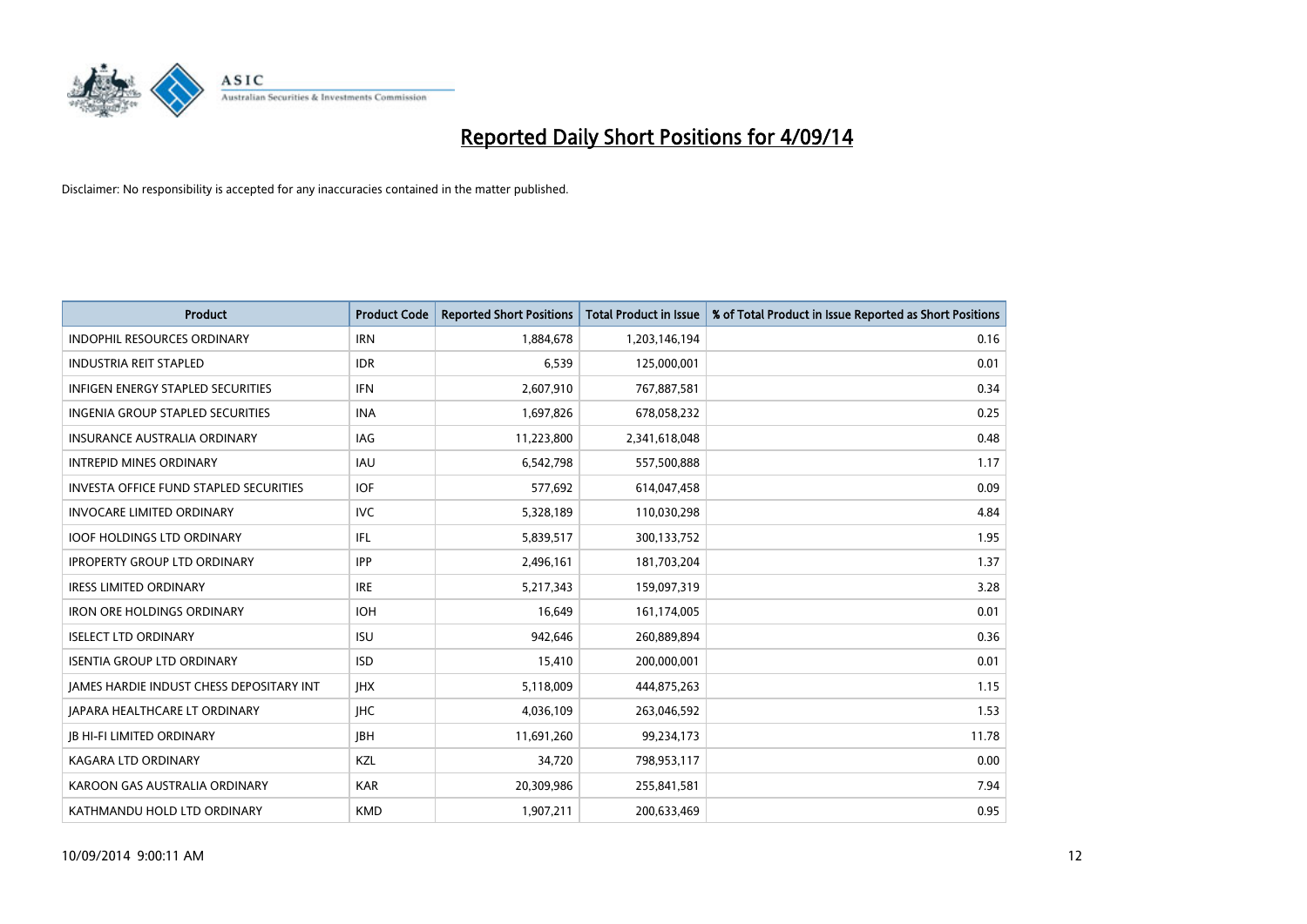

| <b>Product</b>                        | <b>Product Code</b> | <b>Reported Short Positions</b> | <b>Total Product in Issue</b> | % of Total Product in Issue Reported as Short Positions |
|---------------------------------------|---------------------|---------------------------------|-------------------------------|---------------------------------------------------------|
| <b>KBL MINING LIMITED ORDINARY</b>    | <b>KBL</b>          | 1,820                           | 393,535,629                   | 0.00                                                    |
| KINGSGATE CONSOLID. ORDINARY          | <b>KCN</b>          | 11,285,482                      | 223,584,937                   | 5.05                                                    |
| KINGSROSE MINING LTD ORDINARY         | <b>KRM</b>          | 445,025                         | 358,611,493                   | 0.12                                                    |
| KOGI IRON LTD ORDINARY                | <b>KFE</b>          | 1,049,598                       | 376,669,836                   | 0.28                                                    |
| LEIGHTON HOLDINGS ORDINARY            | LEI                 | 4,916,483                       | 338,503,563                   | 1.45                                                    |
| LEND LEASE GROUP UNIT/ORD STAPLED     | <b>LLC</b>          | 885,739                         | 577,475,833                   | 0.15                                                    |
| LIFESTYLE COMMUNIT. ORDINARY          | LIC                 | 4,000                           | 99,970,131                    | 0.00                                                    |
| LIQUEFIED NATURAL ORDINARY            | <b>LNG</b>          | 2,638,923                       | 461,402,201                   | 0.57                                                    |
| LONESTAR RESO LTD ORDINARY            | <b>LNR</b>          | 844,323                         | 752,187,211                   | 0.11                                                    |
| LYNAS CORPORATION ORDINARY            | <b>LYC</b>          | 132,824,818                     | 2,333,801,566                 | 5.69                                                    |
| <b>M2 GRP LTD ORDINARY</b>            | <b>MTU</b>          | 9,632,149                       | 180,491,516                   | 5.34                                                    |
| <b>MACA LIMITED ORDINARY</b>          | <b>MLD</b>          | 314,109                         | 202,676,373                   | 0.15                                                    |
| MACMAHON HOLDINGS ORDINARY            | MAH                 | 2,805,310                       | 1,261,699,966                 | 0.22                                                    |
| MACO ATLAS ROADS GRP ORDINARY STAPLED | <b>MOA</b>          | 3,066,516                       | 505,692,079                   | 0.61                                                    |
| MACQUARIE GROUP LTD ORDINARY          | MQG                 | 1,067,894                       | 321,202,994                   | 0.33                                                    |
| MAGELLAN FIN GRP LTD ORDINARY         | <b>MFG</b>          | 4,283,414                       | 158,842,157                   | 2.70                                                    |
| <b>MATRIX C &amp; E LTD ORDINARY</b>  | <b>MCE</b>          | 2,675,729                       | 94,555,428                    | 2.83                                                    |
| MAVERICK DRILLING ORDINARY            | <b>MAD</b>          | 7,154,908                       | 533,885,763                   | 1.34                                                    |
| <b>MAXITRANS INDUSTRIES ORDINARY</b>  | <b>MXI</b>          | 89,020                          | 185,075,653                   | 0.05                                                    |
| MAYNE PHARMA LTD ORDINARY             | <b>MYX</b>          | 7,608,717                       | 586,651,477                   | 1.30                                                    |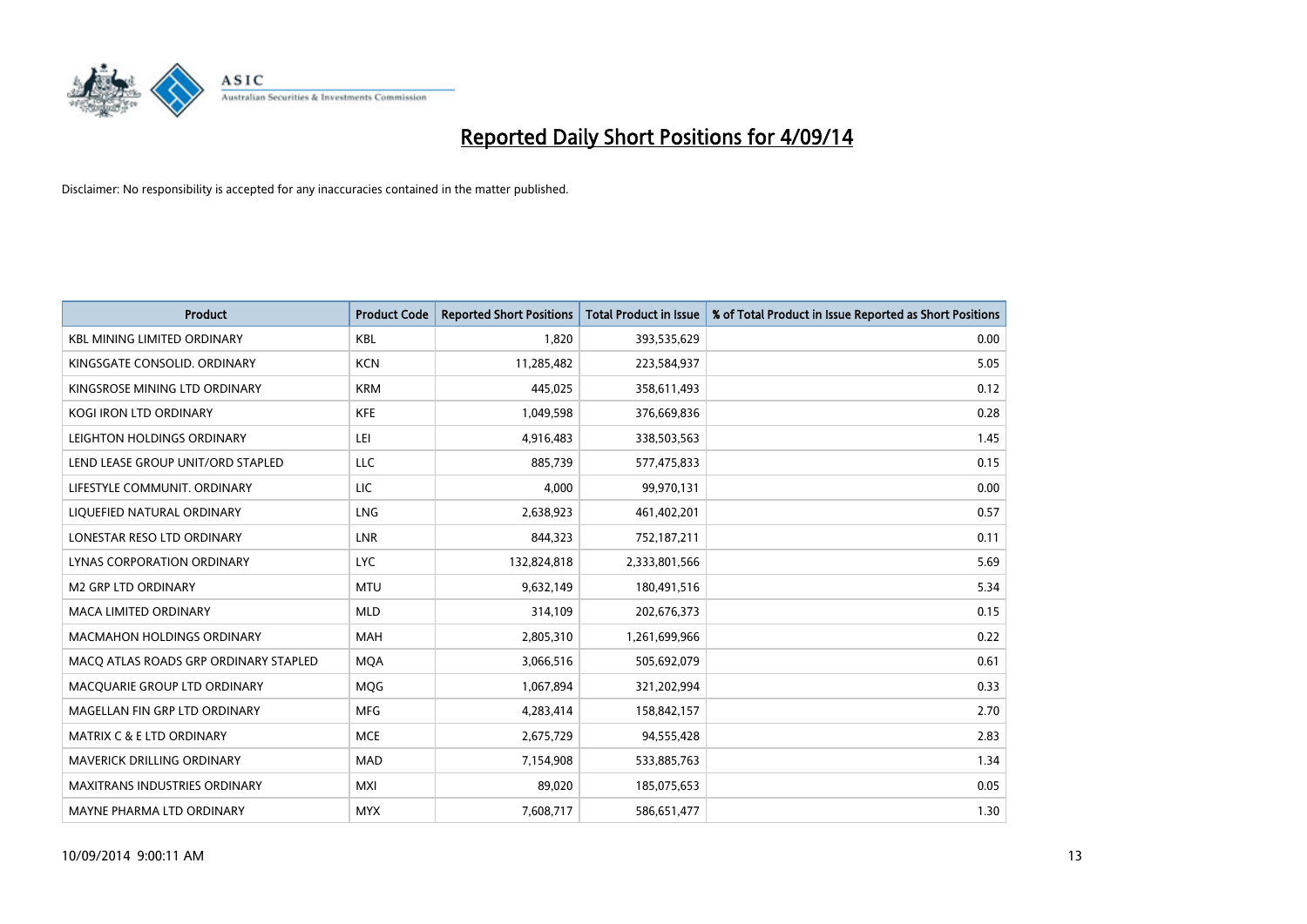

| <b>Product</b>                      | <b>Product Code</b> | <b>Reported Short Positions</b> | <b>Total Product in Issue</b> | % of Total Product in Issue Reported as Short Positions |
|-------------------------------------|---------------------|---------------------------------|-------------------------------|---------------------------------------------------------|
| MCMILLAN SHAKESPEARE ORDINARY       | <b>MMS</b>          | 971,701                         | 77,454,783                    | 1.25                                                    |
| MCPHERSON'S LTD ORDINARY            | <b>MCP</b>          | 7,469                           | 95,434,645                    | 0.01                                                    |
| MEDUSA MINING LTD ORDINARY          | <b>MML</b>          | 7,669,189                       | 207,794,301                   | 3.69                                                    |
| MELBOURNE IT LIMITED ORDINARY       | <b>MLB</b>          | 9,138                           | 92,944,392                    | 0.01                                                    |
| MERIDIAN ENERGY INSTALMENT RECEIPTS | <b>MEZCA</b>        | 200,000                         | 1,255,413,626                 | 0.02                                                    |
| <b>MERMAID MARINE ORDINARY</b>      | <b>MRM</b>          | 11,744,683                      | 366,766,098                   | 3.20                                                    |
| MESOBLAST LIMITED ORDINARY          | <b>MSB</b>          | 23,114,041                      | 321,640,094                   | 7.19                                                    |
| METALS X LIMITED ORDINARY           | <b>MLX</b>          | 1,130,338                       | 1,655,826,110                 | 0.07                                                    |
| METCASH LIMITED ORDINARY            | <b>MTS</b>          | 118,925,661                     | 903,309,574                   | 13.17                                                   |
| MIGHTY RIVER POWER ORDINARY         | <b>MYT</b>          | 3,806,804                       | 1,400,012,517                 | 0.27                                                    |
| MINCOR RESOURCES NL ORDINARY        | <b>MCR</b>          | 5,774                           | 188,208,274                   | 0.00                                                    |
| MINERAL DEPOSITS ORDINARY           | <b>MDL</b>          | 891,200                         | 103,676,341                   | 0.86                                                    |
| MINERAL RESOURCES. ORDINARY         | <b>MIN</b>          | 14,664,450                      | 186,556,246                   | 7.86                                                    |
| MINT WIRELESS ORDINARY              | <b>MNW</b>          | 1,780,966                       | 470,372,395                   | 0.38                                                    |
| MIRABELA NICKEL LTD ORDINARY        | <b>MBN</b>          | 10                              | 929,710,216                   | 0.00                                                    |
| MIRVAC GROUP STAPLED SECURITIES     | <b>MGR</b>          | 2,038,852                       | 3,697,197,370                 | 0.06                                                    |
| MOLOPO ENERGY LTD ORDINARY          | <b>MPO</b>          | 11,118                          | 248,705,730                   | 0.00                                                    |
| MONADELPHOUS GROUP ORDINARY         | <b>MND</b>          | 8,460,543                       | 92,679,570                    | 9.13                                                    |
| MORTGAGE CHOICE LTD ORDINARY        | <b>MOC</b>          | 31,109                          | 123,879,296                   | 0.03                                                    |
| MOUNT GIBSON IRON ORDINARY          | <b>MGX</b>          | 18,656,381                      | 1,090,805,085                 | 1.71                                                    |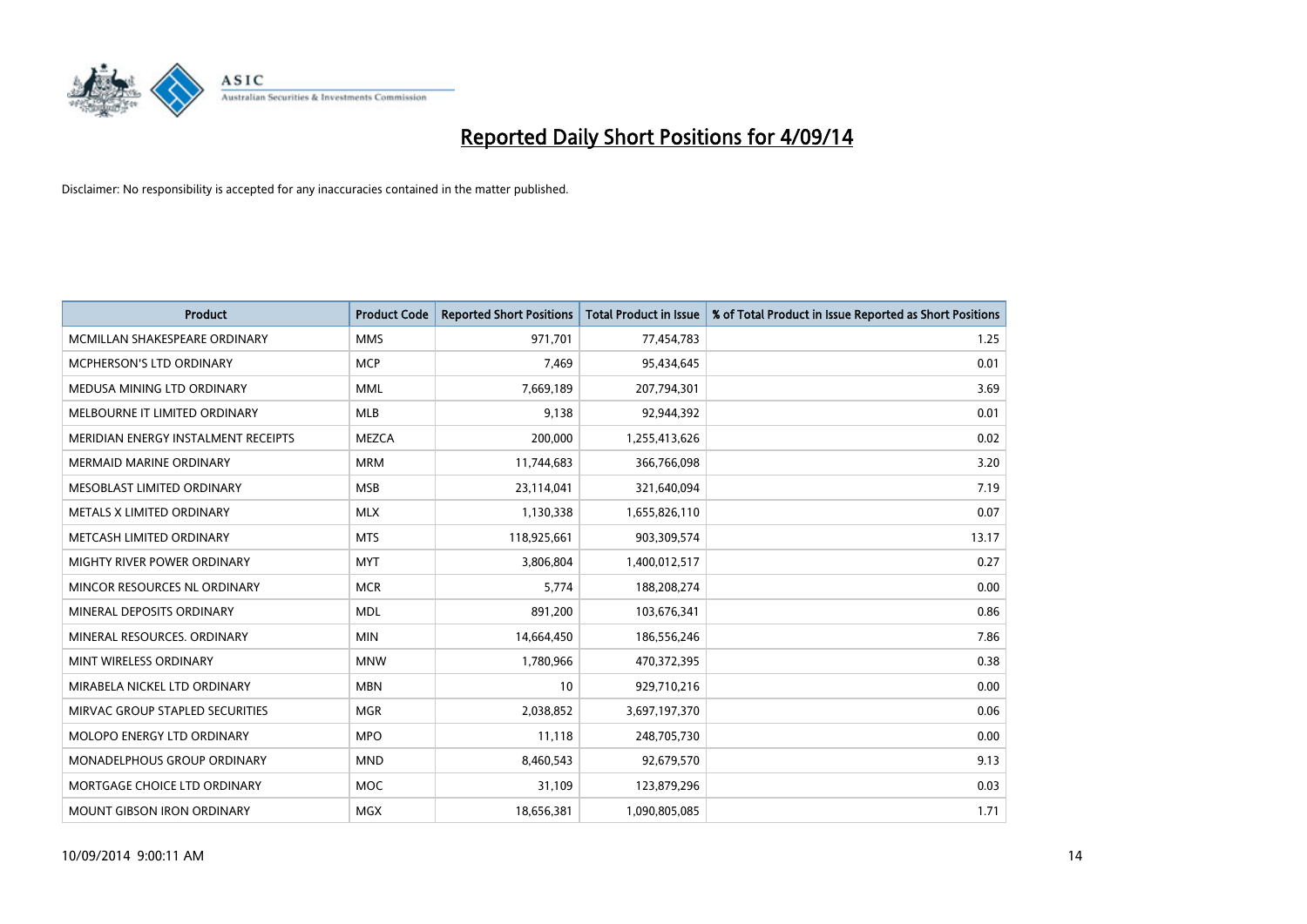

| <b>Product</b>                  | <b>Product Code</b> | <b>Reported Short Positions</b> | <b>Total Product in Issue</b> | % of Total Product in Issue Reported as Short Positions |
|---------------------------------|---------------------|---------------------------------|-------------------------------|---------------------------------------------------------|
| MULTIPLEX SITES SITES           | <b>MXUPA</b>        | 2,077                           | 4,500,000                     | 0.05                                                    |
| MYER HOLDINGS LTD ORDINARY      | <b>MYR</b>          | 73,361,811                      | 585,684,551                   | 12.53                                                   |
| <b>MYSTATE LIMITED ORDINARY</b> | <b>MYS</b>          | 5,565                           | 87,283,417                    | 0.01                                                    |
| NANOSONICS LIMITED ORDINARY     | <b>NAN</b>          | 1,638,352                       | 264,157,826                   | 0.62                                                    |
| NATIONAL AUST. BANK ORDINARY    | <b>NAB</b>          | 7,657,087                       | 2,365,771,681                 | 0.32                                                    |
| NATIONAL STORAGE STAPLED        | <b>NSR</b>          | 1,385,636                       | 281,631,660                   | 0.49                                                    |
| NAVITAS LIMITED ORDINARY        | <b>NVT</b>          | 3,498,601                       | 375,712,581                   | 0.93                                                    |
| NEARMAP LTD ORDINARY            | <b>NEA</b>          | 764,797                         | 337,946,101                   | 0.23                                                    |
| NEON ENERGY LIMITED ORDINARY    | <b>NEN</b>          | 140,474                         | 553,037,848                   | 0.03                                                    |
| NEW HOPE CORPORATION ORDINARY   | <b>NHC</b>          | 1,024,367                       | 830,999,449                   | 0.12                                                    |
| NEW STANDARD ENERGY ORDINARY    | <b>NSE</b>          | 4,200                           | 386,169,603                   | 0.00                                                    |
| NEWCREST MINING ORDINARY        | <b>NCM</b>          | 12,033,351                      | 766,510,971                   | 1.57                                                    |
| NEWS CORP A NON-VOTING CDI      | <b>NWSLV</b>        | 407,248                         | 2,976,217                     | 13.68                                                   |
| NEWS CORP B VOTING CDI          | <b>NWS</b>          | 2,497,457                       | 21,792,806                    | 11.46                                                   |
| NEWSAT LIMITED ORDINARY         | <b>NWT</b>          | 7,804,334                       | 613,199,841                   | 1.27                                                    |
| NEXTDC LIMITED ORDINARY         | <b>NXT</b>          | 18,826,308                      | 193,154,486                   | 9.75                                                    |
| NEXUS ENERGY LIMITED ORDINARY   | <b>NXS</b>          | 83,983                          | 1,330,219,459                 | 0.01                                                    |
| NIB HOLDINGS LIMITED ORDINARY   | <b>NHF</b>          | 2,309,881                       | 439,004,182                   | 0.53                                                    |
| NIDO PETROLEUM ORDINARY         | <b>NDO</b>          | 5,042,480                       | 2,188,266,468                 | 0.23                                                    |
| NINE ENTERTAINMENT ORDINARY     | <b>NEC</b>          | 10,655,682                      | 940,295,023                   | 1.13                                                    |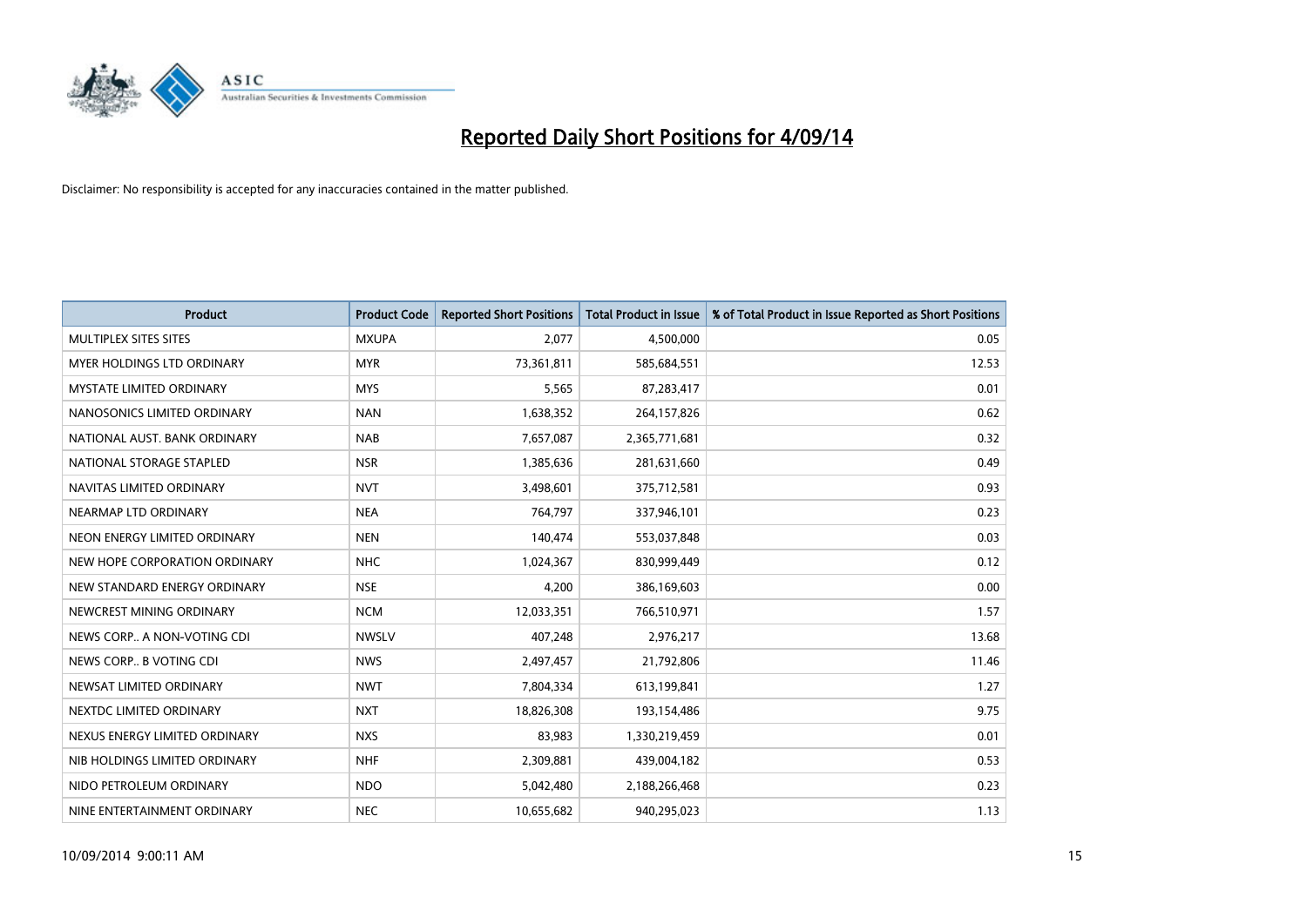

| <b>Product</b>                        | <b>Product Code</b> | <b>Reported Short Positions</b> | <b>Total Product in Issue</b> | % of Total Product in Issue Reported as Short Positions |
|---------------------------------------|---------------------|---------------------------------|-------------------------------|---------------------------------------------------------|
| NOBLE MINERAL RES ORDINARY            | <b>NMG</b>          | 2,365,726                       | 666,397,952                   | 0.36                                                    |
| NORTHERN IRON LTD ORDINARY            | <b>NFE</b>          | 11,392                          | 484,405,314                   | 0.00                                                    |
| NORTHERN STAR ORDINARY                | <b>NST</b>          | 10,332,800                      | 587,429,659                   | 1.76                                                    |
| NRW HOLDINGS LIMITED ORDINARY         | <b>NWH</b>          | 10,640,839                      | 278,888,011                   | 3.82                                                    |
| NUFARM LIMITED ORDINARY               | <b>NUF</b>          | 18,462,647                      | 264,021,627                   | 6.99                                                    |
| NUPLEX INDUSTRIES ORDINARY            | <b>NPX</b>          | 1,000                           | 198,125,827                   | 0.00                                                    |
| OAKTON LIMITED ORDINARY               | <b>OKN</b>          | 289,900                         | 89,990,235                    | 0.32                                                    |
| OCEANAGOLD CORP. CHESS DEPOSITARY INT | <b>OGC</b>          | 1,771,736                       | 301,420,186                   | 0.59                                                    |
| OIL SEARCH LTD ORDINARY               | OSH                 | 4,666,628                       | 1,519,022,225                 | 0.31                                                    |
| OM HOLDINGS LIMITED ORDINARY          | <b>OMH</b>          | 242,579                         | 733,423,337                   | 0.03                                                    |
| ORICA LIMITED ORDINARY                | ORI                 | 13,966,600                      | 372,743,291                   | 3.75                                                    |
| ORIGIN ENERGY ORDINARY                | <b>ORG</b>          | 10,248,850                      | 1,103,646,907                 | 0.93                                                    |
| OROCOBRE LIMITED ORDINARY             | <b>ORE</b>          | 2,174,821                       | 132,041,911                   | 1.65                                                    |
| ORORA LIMITED ORDINARY                | <b>ORA</b>          | 2,095,420                       | 1,206,684,923                 | 0.17                                                    |
| OROTONGROUP LIMITED ORDINARY          | ORL                 | 393,017                         | 40,880,902                    | 0.96                                                    |
| OZ MINERALS ORDINARY                  | OZL                 | 16,204,285                      | 303,470,022                   | 5.34                                                    |
| OZFOREX GROUP LTD ORDINARY            | <b>OFX</b>          | 10,265,843                      | 240,000,000                   | 4.28                                                    |
| <b>PACIFIC BRANDS ORDINARY</b>        | <b>PBG</b>          | 35,757,168                      | 917,226,291                   | 3.90                                                    |
| PACT GROUP HLDGS LTD ORDINARY         | <b>PGH</b>          | 2,294,343                       | 294,097,961                   | 0.78                                                    |
| PALADIN ENERGY LTD ORDINARY           | <b>PDN</b>          | 99,948,808                      | 964, 367, 284                 | 10.36                                                   |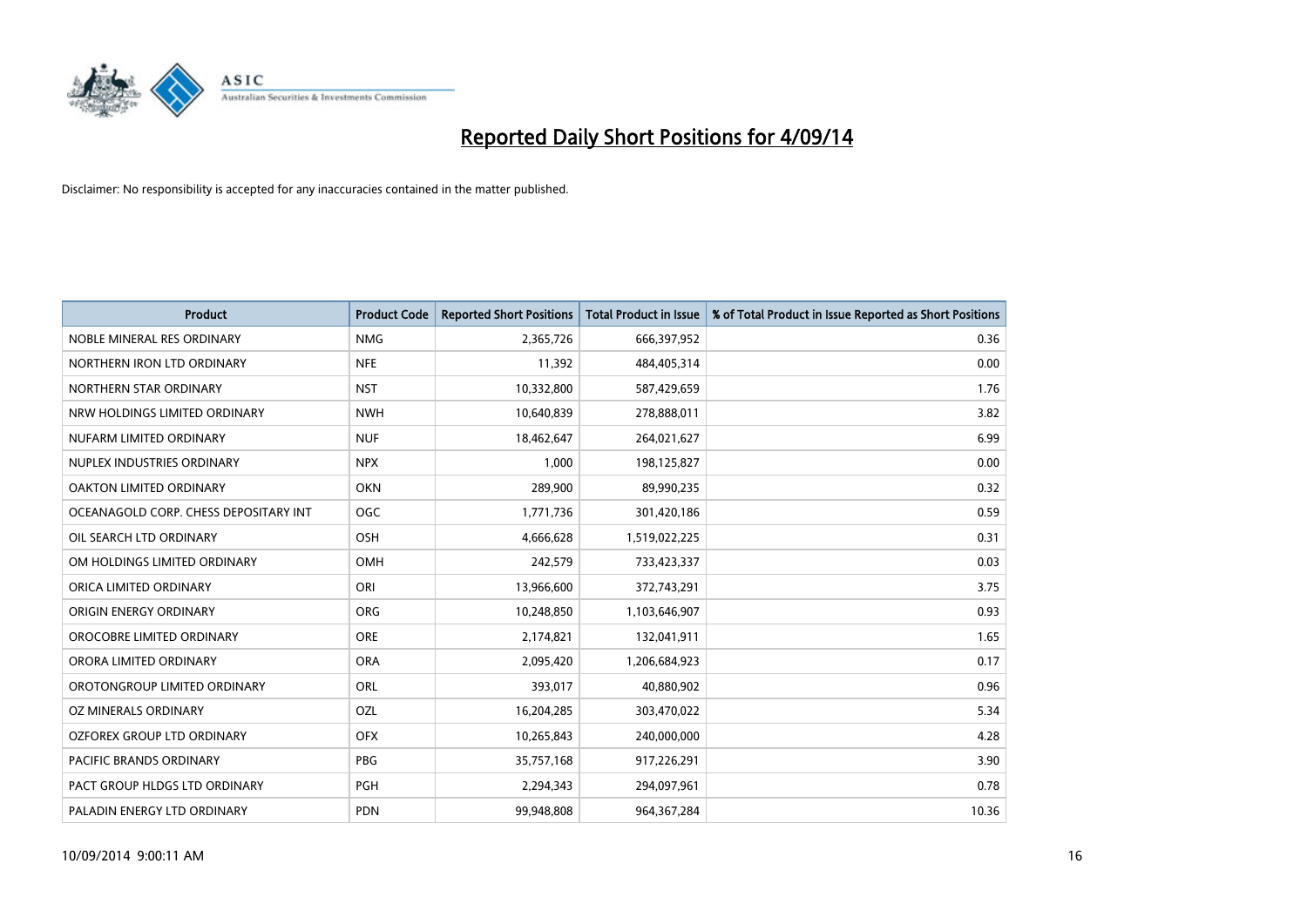

| <b>Product</b>               | <b>Product Code</b> | <b>Reported Short Positions</b> | <b>Total Product in Issue</b> | % of Total Product in Issue Reported as Short Positions |
|------------------------------|---------------------|---------------------------------|-------------------------------|---------------------------------------------------------|
| PANAUST LIMITED ORDINARY     | <b>PNA</b>          | 122,690                         | 635,580,654                   | 0.02                                                    |
| PANORAMIC RESOURCES ORDINARY | PAN                 | 46,801                          | 322,275,824                   | 0.01                                                    |
| PANTERRA GOLD LTD ORDINARY   | PGI                 | $\mathbf{1}$                    | 822,241,166                   | 0.00                                                    |
| PAPERLINX LIMITED ORDINARY   | <b>PPX</b>          | 44,675                          | 665, 181, 261                 | 0.01                                                    |
| PAPILLON RES LTD ORDINARY    | PIR                 | 6,509,746                       | 352,044,210                   | 1.85                                                    |
| PATTIES FOODS LTD ORDINARY   | PFL                 | 6,589                           | 139,144,338                   | 0.00                                                    |
| PEET LIMITED ORDINARY        | <b>PPC</b>          | 52,444                          | 433,389,348                   | 0.01                                                    |
| PENTAL LTD ORDINARY          | PTL                 | 500,000                         | 1,814,138,699                 | 0.03                                                    |
| PERPETUAL LIMITED ORDINARY   | PPT                 | 1,057,352                       | 46,574,426                    | 2.27                                                    |
| PERSEUS MINING LTD ORDINARY  | <b>PRU</b>          | 17,756,556                      | 526,656,401                   | 3.37                                                    |
| PHARMAXIS LTD ORDINARY       | <b>PXS</b>          | 47,604                          | 309,514,849                   | 0.02                                                    |
| PHOSPHAGENICS LTD. ORDINARY  | <b>POH</b>          | 43,750                          | 1,261,965,957                 | 0.00                                                    |
| PLATINUM ASSET ORDINARY      | <b>PTM</b>          | 1,294,572                       | 580,336,142                   | 0.22                                                    |
| PLATINUM AUSTRALIA ORDINARY  | <b>PLA</b>          | 836,127                         | 504,968,043                   | 0.17                                                    |
| PMP LIMITED ORDINARY         | <b>PMP</b>          | 27,581                          | 323,781,124                   | 0.01                                                    |
| PRANA BIOTECHNOLOGY ORDINARY | <b>PBT</b>          | 2,954,769                       | 488,936,960                   | 0.60                                                    |
| PREMIER INVESTMENTS ORDINARY | <b>PMV</b>          | 252,030                         | 155,714,874                   | 0.16                                                    |
| PRIMA BIOMED LTD ORDINARY    | <b>PRR</b>          | 132,361                         | 1,228,709,341                 | 0.01                                                    |
| PRIMARY HEALTH CARE ORDINARY | <b>PRY</b>          | 17,372,193                      | 505,659,944                   | 3.44                                                    |
| PRIME MEDIA GRP LTD ORDINARY | <b>PRT</b>          | 2,085,737                       | 366,330,303                   | 0.57                                                    |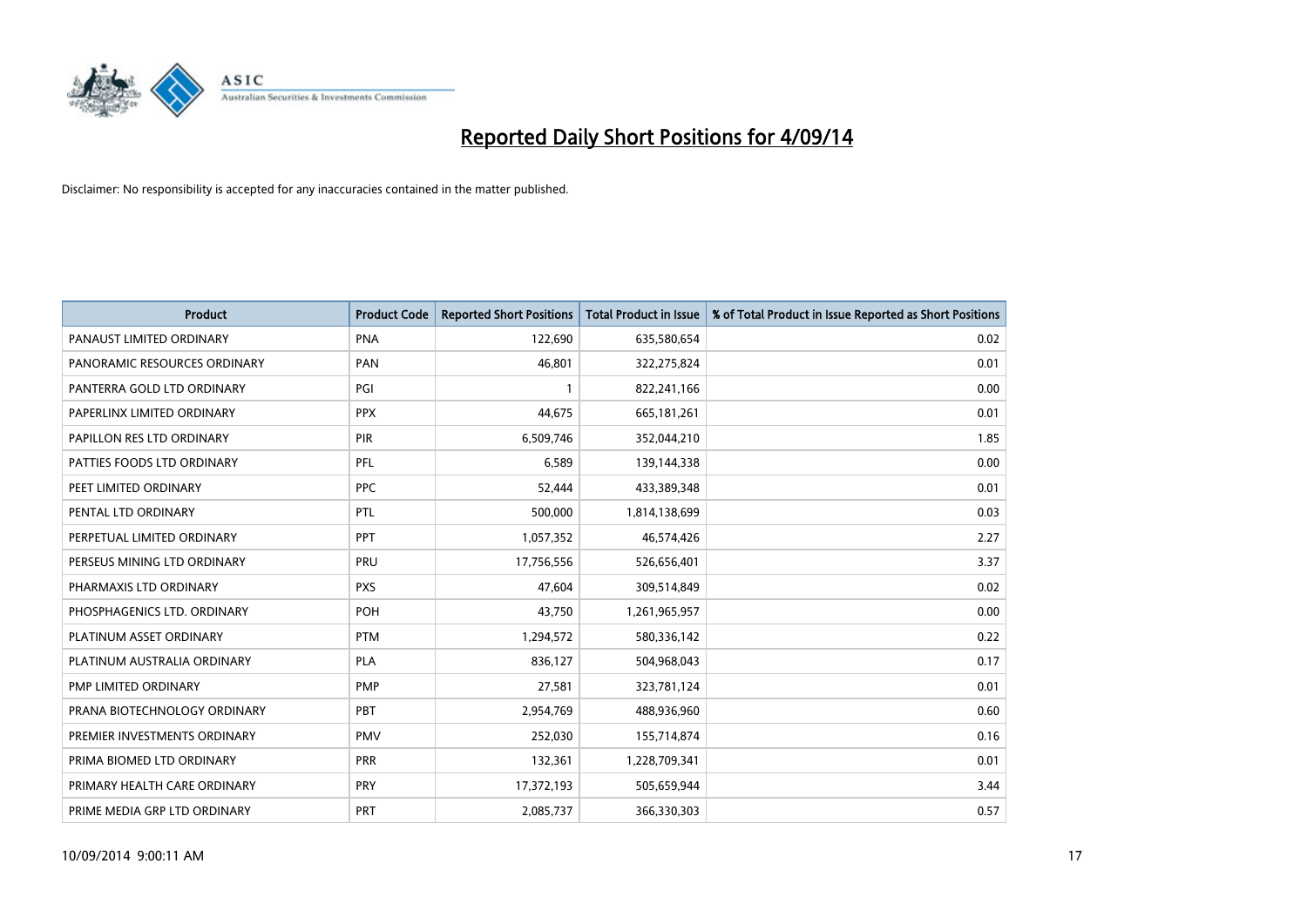

| <b>Product</b>                      | <b>Product Code</b> | <b>Reported Short Positions</b> | <b>Total Product in Issue</b> | % of Total Product in Issue Reported as Short Positions |
|-------------------------------------|---------------------|---------------------------------|-------------------------------|---------------------------------------------------------|
| PROGRAMMED ORDINARY                 | <b>PRG</b>          | 194,906                         | 118,644,974                   | 0.16                                                    |
| <b>QANTAS AIRWAYS ORDINARY</b>      | QAN                 | 59,338,378                      | 2,196,330,250                 | 2.70                                                    |
| <b>OBE INSURANCE GROUP ORDINARY</b> | <b>OBE</b>          | 27,070,729                      | 1,341,959,131                 | 2.02                                                    |
| <b>QUBE HOLDINGS LTD ORDINARY</b>   | <b>QUB</b>          | 10,752,069                      | 1,051,172,929                 | 1.02                                                    |
| RAMELIUS RESOURCES ORDINARY         | <b>RMS</b>          | 734,071                         | 468,785,286                   | 0.16                                                    |
| RAMSAY HEALTH CARE ORDINARY         | <b>RHC</b>          | 1,576,439                       | 202,081,252                   | 0.78                                                    |
| <b>RCG CORPORATION LTD ORDINARY</b> | <b>RCG</b>          | 8,085                           | 263,808,625                   | 0.00                                                    |
| <b>RCR TOMLINSON ORDINARY</b>       | <b>RCR</b>          | 469,534                         | 137,779,238                   | 0.34                                                    |
| <b>REA GROUP ORDINARY</b>           | <b>REA</b>          | 1,578,312                       | 131,714,699                   | 1.20                                                    |
| <b>RECALL HOLDINGS LTD ORDINARY</b> | <b>REC</b>          | 10,669,747                      | 312,903,583                   | 3.41                                                    |
| RECKON LIMITED ORDINARY             | <b>RKN</b>          | 1,452,952                       | 112,084,762                   | 1.30                                                    |
| <b>RED 5 LIMITED ORDINARY</b>       | <b>RED</b>          | 174,740                         | 759,451,008                   | 0.02                                                    |
| RED FORK ENERGY ORDINARY            | <b>RFE</b>          | 1,802,506                       | 501,051,719                   | 0.36                                                    |
| REDBANK ENERGY LTD ORDINARY         | <b>AEJ</b>          | 13                              | 786,287                       | 0.00                                                    |
| <b>REED RESOURCES LTD ORDINARY</b>  | <b>RDR</b>          | 2,000                           | 499,453,895                   | 0.00                                                    |
| <b>REGIS RESOURCES ORDINARY</b>     | <b>RRL</b>          | 44,552,877                      | 499,744,095                   | 8.92                                                    |
| RESMED INC CDI 10:1                 | <b>RMD</b>          | 41,754,889                      | 1,403,045,440                 | 2.98                                                    |
| RESOLUTE MINING ORDINARY            | <b>RSG</b>          | 5,457,320                       | 641,189,223                   | 0.85                                                    |
| <b>RESOURCE GENERATION ORDINARY</b> | <b>RES</b>          | 1,220                           | 581,380,338                   | 0.00                                                    |
| RETAIL FOOD GROUP ORDINARY          | <b>RFG</b>          | 10,694,358                      | 144,878,508                   | 7.38                                                    |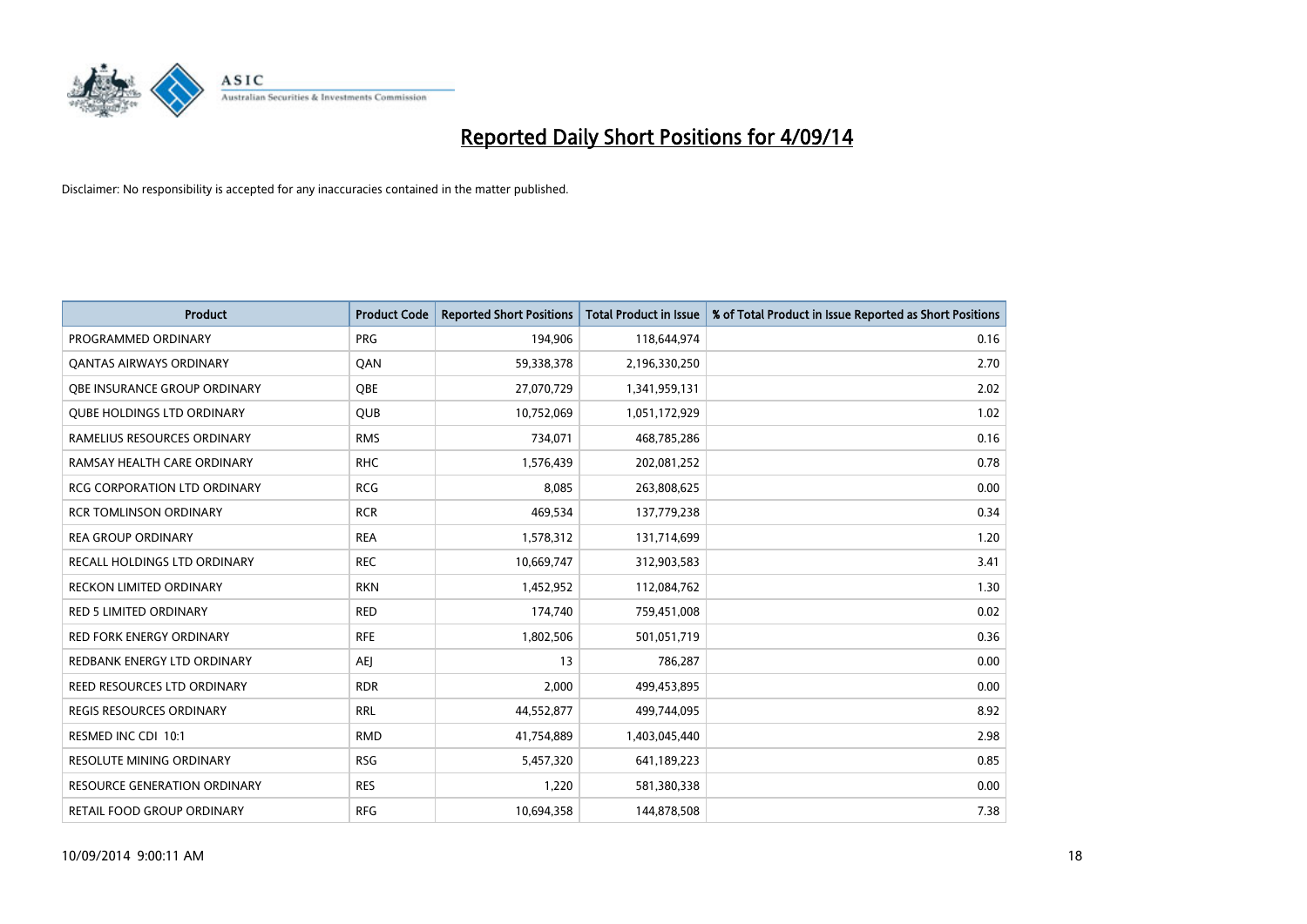

| <b>Product</b>                               | <b>Product Code</b> | <b>Reported Short Positions</b> | <b>Total Product in Issue</b> | % of Total Product in Issue Reported as Short Positions |
|----------------------------------------------|---------------------|---------------------------------|-------------------------------|---------------------------------------------------------|
| REX MINERALS LIMITED ORDINARY                | <b>RXM</b>          | 615,672                         | 220,519,784                   | 0.28                                                    |
| RIDLEY CORPORATION ORDINARY                  | <b>RIC</b>          | 87,414                          | 307,817,071                   | 0.03                                                    |
| RIO TINTO LIMITED ORDINARY                   | <b>RIO</b>          | 3,973,725                       | 435,758,720                   | 0.91                                                    |
| ROBUST RESOURCES ORDINARY                    | <b>ROL</b>          | $\mathbf{1}$                    | 195,369,627                   | 0.00                                                    |
| ROC OIL COMPANY ORDINARY                     | <b>ROC</b>          | 458,803                         | 687,618,400                   | 0.07                                                    |
| ROYAL WOLF HOLDINGS ORDINARY                 | <b>RWH</b>          | 209,381                         | 100,387,052                   | 0.21                                                    |
| RUBIK FINANCIAL LTD. ORDINARY                | <b>RFL</b>          | 9,548                           | 340,999,914                   | 0.00                                                    |
| RURALCO HOLDINGS ORDINARY                    | <b>RHL</b>          | 3,658                           | 77,291,069                    | 0.00                                                    |
| SAI GLOBAL LIMITED ORDINARY                  | SAI                 | 228,128                         | 210,918,332                   | 0.11                                                    |
| SALMAT LIMITED ORDINARY                      | <b>SLM</b>          | 99,454                          | 159,812,799                   | 0.06                                                    |
| SAMSON OIL & GAS LTD ORDINARY                | SSN                 | 19,124,960                      | 2,837,756,933                 | 0.67                                                    |
| SANDFIRE RESOURCES ORDINARY                  | <b>SFR</b>          | 2,266,242                       | 155,640,968                   | 1.46                                                    |
| SANTOS LTD ORDINARY                          | <b>STO</b>          | 5,904,773                       | 976,737,888                   | 0.60                                                    |
| SARACEN MINERAL ORDINARY                     | SAR                 | 882,777                         | 792,784,738                   | 0.11                                                    |
| <b>SCA PROPERTY GROUP STAPLED SECURITIES</b> | SCP                 | 29,308,775                      | 648,628,320                   | 4.52                                                    |
| <b>SCENTRE GRP STAPLED</b>                   | <b>SCG</b>          | 17,686,809                      | 5,324,296,678                 | 0.33                                                    |
| SEDGMAN LIMITED ORDINARY                     | SDM                 | 1,593,668                       | 227,059,277                   | 0.70                                                    |
| SEEK LIMITED ORDINARY                        | <b>SEK</b>          | 10,801,007                      | 340,459,756                   | 3.17                                                    |
| SELECT HARVESTS ORDINARY                     | SHV                 | 2,275,117                       | 66,699,341                    | 3.41                                                    |
| SENEX ENERGY LIMITED ORDINARY                | SXY                 | 19,245,667                      | 1,148,128,941                 | 1.68                                                    |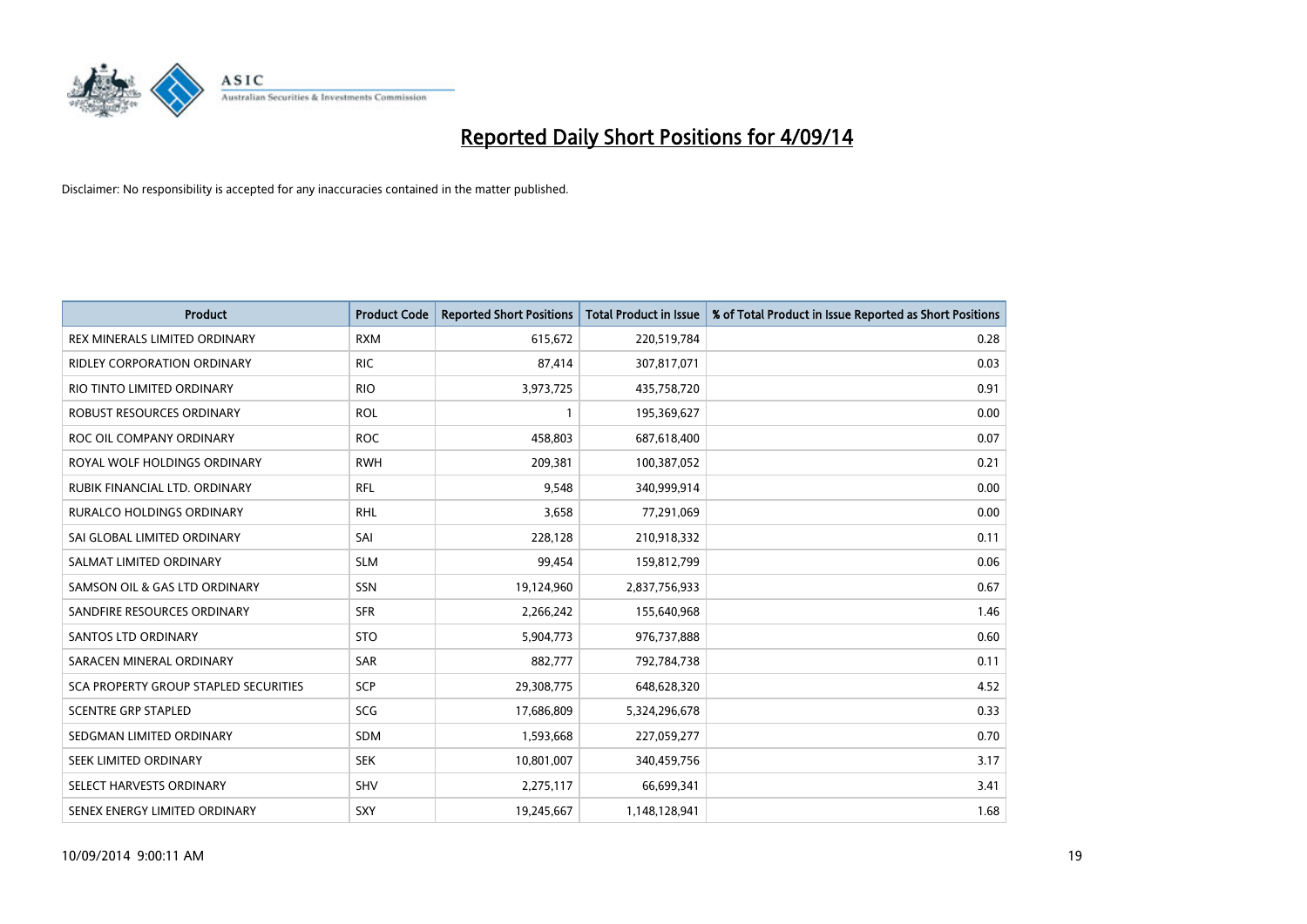

| <b>Product</b>                           | <b>Product Code</b> | <b>Reported Short Positions</b> | <b>Total Product in Issue</b> | % of Total Product in Issue Reported as Short Positions |
|------------------------------------------|---------------------|---------------------------------|-------------------------------|---------------------------------------------------------|
| SERVCORP LIMITED ORDINARY                | SRV                 | 1,775                           | 98,432,275                    | 0.00                                                    |
| SERVICE STREAM ORDINARY                  | <b>SSM</b>          | 30                              | 386,389,873                   | 0.00                                                    |
| SEVEN GROUP HOLDINGS ORDINARY            | <b>SVW</b>          | 276,215                         | 302,691,886                   | 0.09                                                    |
| SEVEN WEST MEDIA LTD ORDINARY            | <b>SWM</b>          | 8,662,412                       | 999,160,872                   | 0.87                                                    |
| SIGMA PHARMACEUTICAL ORDINARY            | <b>SIP</b>          | 17,074,267                      | 1,108,086,575                 | 1.54                                                    |
| SILEX SYSTEMS ORDINARY                   | <b>SLX</b>          | 7,460,003                       | 170,467,339                   | 4.38                                                    |
| SILVER CHEF LIMITED ORDINARY             | <b>SIV</b>          | 63,533                          | 29,469,492                    | 0.22                                                    |
| SILVER LAKE RESOURCE ORDINARY            | <b>SLR</b>          | 23,921,163                      | 503,233,971                   | 4.75                                                    |
| SIMS METAL MGMT LTD ORDINARY             | SGM                 | 12,649,956                      | 204,615,641                   | 6.18                                                    |
| SINGAPORE TELECOMM. CHESS DEPOSITARY INT | SGT                 | 5,223,985                       | 115,176,393                   | 4.54                                                    |
| SINO GAS ENERGY ORDINARY                 | <b>SEH</b>          | 10,379,245                      | 1,541,422,358                 | 0.67                                                    |
| SIRIUS RESOURCES NL ORDINARY             | <b>SIR</b>          | 9,949,412                       | 340,888,269                   | 2.92                                                    |
| SIRTEX MEDICAL ORDINARY                  | <b>SRX</b>          | 114,981                         | 56,494,365                    | 0.20                                                    |
| SKILLED GROUP LTD ORDINARY               | <b>SKE</b>          | 5,074,747                       | 235,415,953                   | 2.16                                                    |
| <b>SKY NETWORK ORDINARY</b>              | <b>SKT</b>          | 176,989                         | 389,139,785                   | 0.05                                                    |
| SKYCITY ENT GRP LTD ORDINARY             | <b>SKC</b>          | 7,198,859                       | 582,088,094                   | 1.24                                                    |
| <b>SLATER &amp; GORDON ORDINARY</b>      | SGH                 | 1,307,073                       | 204,338,625                   | 0.64                                                    |
| SMARTGRP CORPORATION ORDINARY            | <b>SIQ</b>          | 324,241                         | 101,461,150                   | 0.32                                                    |
| SMS MANAGEMENT, ORDINARY                 | <b>SMX</b>          | 1,966,303                       | 69,394,537                    | 2.83                                                    |
| SONIC HEALTHCARE ORDINARY                | <b>SHL</b>          | 3,317,983                       | 400,811,556                   | 0.83                                                    |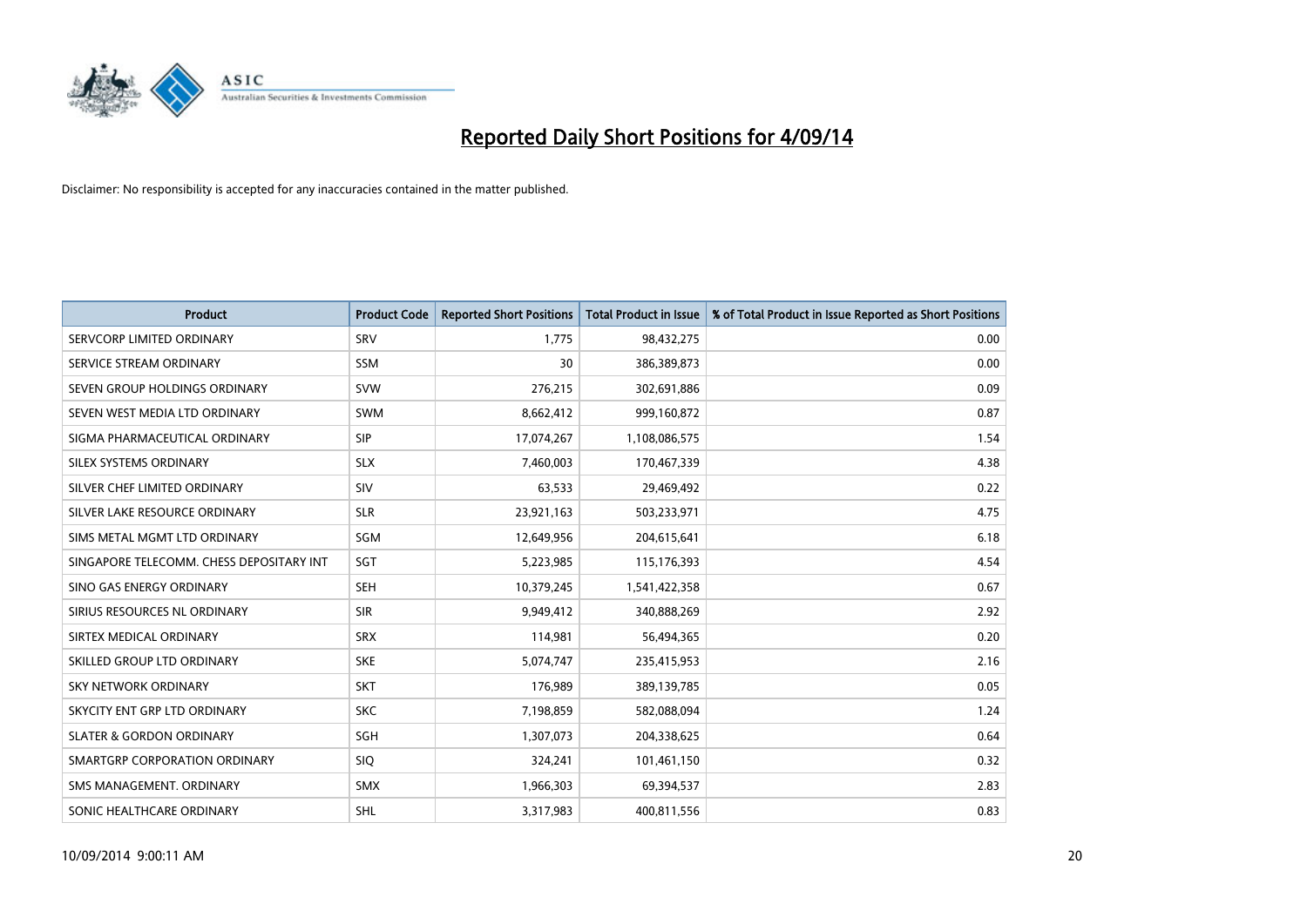

| <b>Product</b>                           | <b>Product Code</b> | <b>Reported Short Positions</b> | <b>Total Product in Issue</b> | % of Total Product in Issue Reported as Short Positions |
|------------------------------------------|---------------------|---------------------------------|-------------------------------|---------------------------------------------------------|
| SOUL PATTINSON (W.H) ORDINARY            | SOL                 | 16,405                          | 239,395,320                   | 0.01                                                    |
| SP AUSNET STAPLED SECURITIES             | <b>SPN</b>          | 810,405                         | 3,425,244,162                 | 0.02                                                    |
| SPARK INFRASTRUCTURE STAPLED US PROHIBT. | SKI                 | 18,105,416                      | 1,466,360,128                 | 1.23                                                    |
| SPARK NEW ZEALAND ORDINARY               | <b>SPK</b>          | 7,758,385                       | 1,828,530,844                 | 0.42                                                    |
| SPDR 200 FUND ETF UNITS                  | <b>STW</b>          | 43,473                          | 46,146,865                    | 0.09                                                    |
| SPECIALTY FASHION ORDINARY               | <b>SFH</b>          | 1,792                           | 192,236,121                   | 0.00                                                    |
| SPOTLESS GRP HLD LTD ORDINARY            | <b>SPO</b>          | 21,946,074                      | 1,098,290,178                 | 2.00                                                    |
| ST BARBARA LIMITED ORDINARY              | SBM                 | 15,312,451                      | 488,074,077                   | 3.14                                                    |
| STARPHARMA HOLDINGS ORDINARY             | <b>SPL</b>          | 14,475,422                      | 285,109,680                   | 5.08                                                    |
| STEADFAST GROUP LTD ORDINARY             | <b>SDF</b>          | 5,546,066                       | 501,638,307                   | 1.11                                                    |
| STH CRS ELECT ENGNR ORDINARY             | <b>SXE</b>          | 13,433                          | 161,523,130                   | 0.01                                                    |
| STHN CROSS MEDIA ORDINARY                | SXL                 | 33,033,110                      | 705,246,986                   | 4.68                                                    |
| STOCKLAND UNITS/ORD STAPLED              | SGP                 | 8,482,654                       | 2,348,746,744                 | 0.36                                                    |
| STRAITS RES LTD. ORDINARY                | SRO                 | 28,747                          | 1,217,730,293                 | 0.00                                                    |
| STRIKE ENERGY LTD ORDINARY               | <b>STX</b>          | 4,000                           | 833,330,946                   | 0.00                                                    |
| STW COMMUNICATIONS ORDINARY              | SGN                 | 2,170,184                       | 403,828,512                   | 0.54                                                    |
| SUNCORP GROUP LTD ORDINARY               | <b>SUN</b>          | 11,143,834                      | 1,286,600,980                 | 0.87                                                    |
| SUNDANCE ENERGY ORDINARY                 | <b>SEA</b>          | 2,337,660                       | 548,714,663                   | 0.43                                                    |
| SUNDANCE RESOURCES ORDINARY              | <b>SDL</b>          | 77,764,455                      | 3,082,028,456                 | 2.52                                                    |
| SUNLAND GROUP LTD ORDINARY               | <b>SDG</b>          | 49,004                          | 181,710,087                   | 0.03                                                    |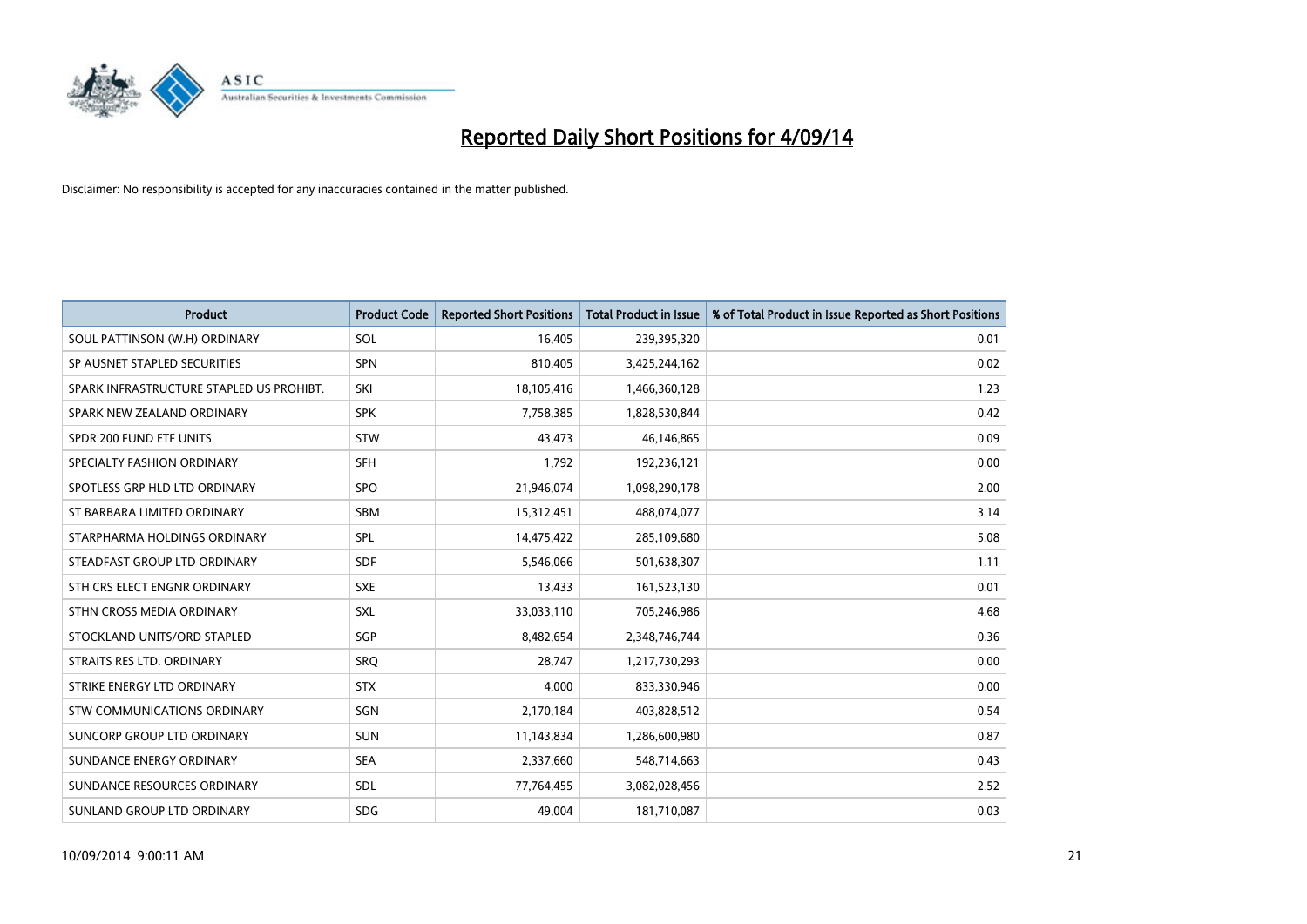

| <b>Product</b>                   | <b>Product Code</b> | <b>Reported Short Positions</b> | <b>Total Product in Issue</b> | % of Total Product in Issue Reported as Short Positions |
|----------------------------------|---------------------|---------------------------------|-------------------------------|---------------------------------------------------------|
| SUPER RET REP LTD ORDINARY       | <b>SUL</b>          | 6,103,580                       | 196,731,620                   | 3.10                                                    |
| SYD AIRPORT STAPLED US PROHIBIT. | SYD                 | 26,646,602                      | 2,216,216,041                 | 1.20                                                    |
| SYRAH RESOURCES ORDINARY         | <b>SYR</b>          | 4,169,146                       | 163,485,076                   | 2.55                                                    |
| TABCORP HOLDINGS LTD ORDINARY    | <b>TAH</b>          | 14,983,614                      | 762,954,019                   | 1.96                                                    |
| TAP OIL LIMITED ORDINARY         | <b>TAP</b>          | 22,435                          | 243,150,627                   | 0.01                                                    |
| TASSAL GROUP LIMITED ORDINARY    | <b>TGR</b>          | 189,688                         | 146,897,115                   | 0.13                                                    |
| TATTS GROUP LTD ORDINARY         | <b>TTS</b>          | 28,471,128                      | 1,434,790,447                 | 1.98                                                    |
| TECHNOLOGY ONE ORDINARY          | <b>TNE</b>          | 65,576                          | 308,796,455                   | 0.02                                                    |
| TELSTRA CORPORATION, ORDINARY    | <b>TLS</b>          | 46,407,207                      | 12,443,074,357                | 0.37                                                    |
| TEN NETWORK HOLDINGS ORDINARY    | <b>TEN</b>          | 139,014,802                     | 2,630,984,596                 | 5.28                                                    |
| TERANGA GOLD CORP CDI 1:1        | <b>TGZ</b>          | 1,374                           | 79,354,621                    | 0.00                                                    |
| TFS CORPORATION LTD ORDINARY     | <b>TFC</b>          | 2,014,301                       | 324,157,408                   | 0.62                                                    |
| THE PAS GROUP LTD ORDINARY       | <b>PGR</b>          | 609,390                         | 136,690,860                   | 0.45                                                    |
| THE REJECT SHOP ORDINARY         | <b>TRS</b>          | 2,817,478                       | 28,844,648                    | 9.77                                                    |
| <b>TIGER RESOURCES ORDINARY</b>  | <b>TGS</b>          | 12,191,483                      | 898,784,227                   | 1.36                                                    |
| TOLL HOLDINGS LTD ORDINARY       | <b>TOL</b>          | 27,692,135                      | 717,318,622                   | 3.86                                                    |
| TOX FREE SOLUTIONS ORDINARY      | <b>TOX</b>          | 3,120,855                       | 133,752,359                   | 2.33                                                    |
| TPG TELECOM LIMITED ORDINARY     | <b>TPM</b>          | 12,295,490                      | 793,808,141                   | 1.55                                                    |
| <b>TRADE ME GROUP ORDINARY</b>   | <b>TME</b>          | 4,416,614                       | 396,584,956                   | 1.11                                                    |
| TRANSFIELD SERVICES ORDINARY     | <b>TSE</b>          | 10,989,892                      | 512,457,716                   | 2.14                                                    |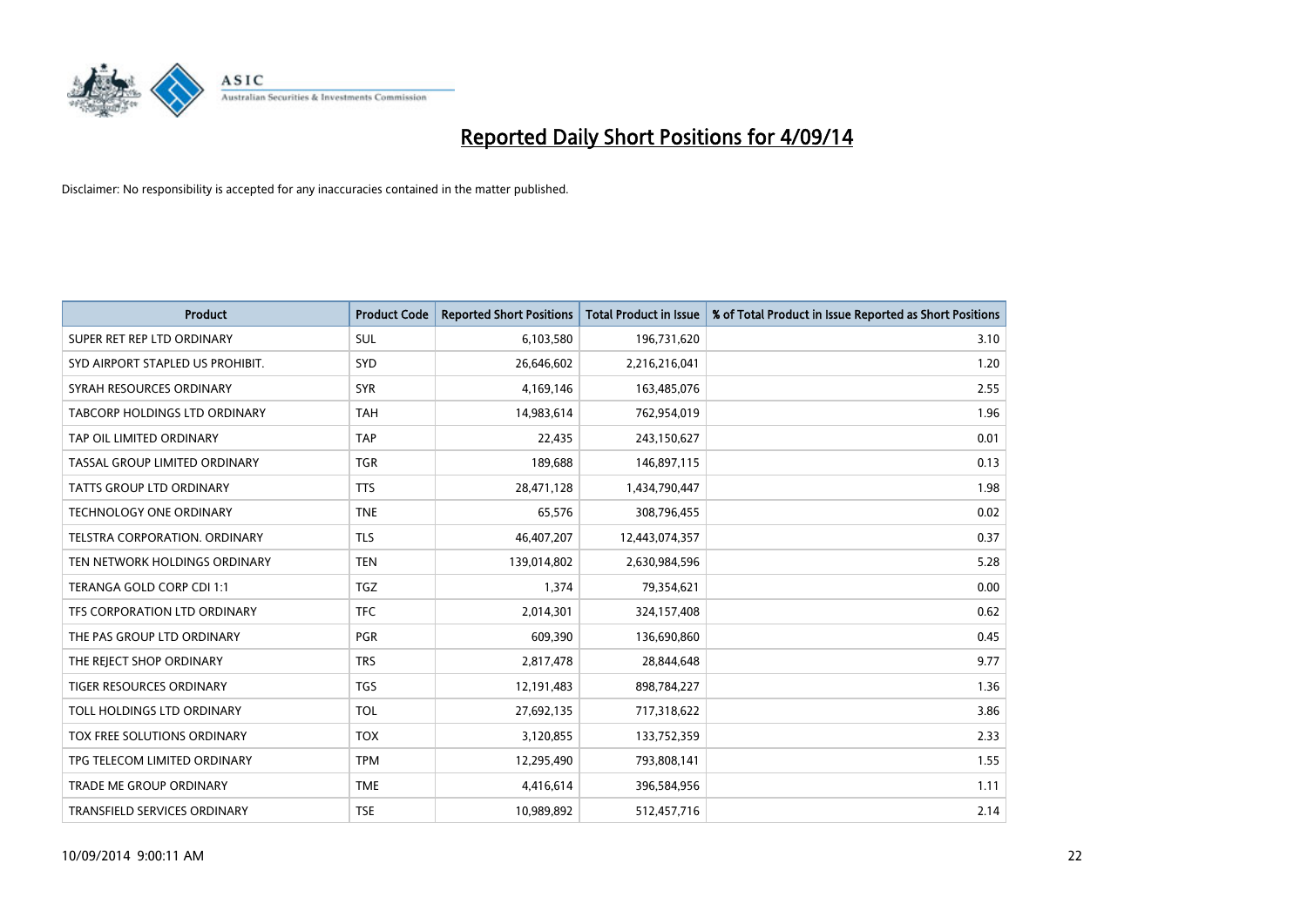

| <b>Product</b>                       | <b>Product Code</b> | <b>Reported Short Positions</b> | <b>Total Product in Issue</b> | % of Total Product in Issue Reported as Short Positions |
|--------------------------------------|---------------------|---------------------------------|-------------------------------|---------------------------------------------------------|
| TRANSPACIFIC INDUST, ORDINARY        | <b>TPI</b>          | 6,887,139                       | 1,579,648,778                 | 0.44                                                    |
| TRANSURBAN GROUP TRIPLE STAPLED SEC. | <b>TCL</b>          | 18,679,156                      | 1,906,390,878                 | 0.98                                                    |
| <b>TREASURY GROUP ORDINARY</b>       | <b>TRG</b>          | 31,831                          | 23,697,498                    | 0.13                                                    |
| TREASURY WINE ESTATE ORDINARY        | <b>TWE</b>          | 8,660,989                       | 651,087,498                   | 1.33                                                    |
| TROY RESOURCES LTD ORDINARY          | <b>TRY</b>          | 2,505,973                       | 195,096,457                   | 1.28                                                    |
| <b>TZ LIMITED ORDINARY</b>           | <b>TZL</b>          | 5,388,454                       | 384,874,293                   | 1.40                                                    |
| UGL LIMITED ORDINARY                 | UGL                 | 13,904,001                      | 166,511,240                   | 8.35                                                    |
| UNILIFE CORPORATION CDI 6:1          | <b>UNS</b>          | 108,562                         | 268,559,046                   | 0.04                                                    |
| UXC LIMITED ORDINARY                 | <b>UXC</b>          | 3,607,710                       | 322,477,434                   | 1.12                                                    |
| <b>VEDA GROUP LTD ORDINARY</b>       | <b>VED</b>          | 13,525,536                      | 842,055,406                   | 1.61                                                    |
| VILLAGE ROADSHOW LTD ORDINARY        | <b>VRL</b>          | 710,677                         | 159,504,142                   | 0.45                                                    |
| <b>VIRGIN AUS HLDG LTD ORDINARY</b>  | VAH                 | 56,317,495                      | 3,514,825,734                 | 1.60                                                    |
| <b>VIRTUS HEALTH LTD ORDINARY</b>    | <b>VRT</b>          | 4,404,607                       | 79,722,678                    | 5.52                                                    |
| <b>VNGD AUS FI ETF UNITS</b>         | <b>VAF</b>          | 1,000                           | 991,996                       | 0.10                                                    |
| <b>VOCATION LTD ORDINARY</b>         | <b>VET</b>          | 13,974,356                      | 202,899,894                   | 6.89                                                    |
| <b>VOCUS COMMS LTD ORDINARY</b>      | VOC                 | 260,806                         | 94,622,166                    | 0.28                                                    |
| WARRNAMBOOL CHEESE ORDINARY          | <b>WCB</b>          | 19                              | 56,098,797                    | 0.00                                                    |
| WATPAC LIMITED ORDINARY              | <b>WTP</b>          | 2,491                           | 186,489,922                   | 0.00                                                    |
| <b>WEBJET LIMITED ORDINARY</b>       | <b>WEB</b>          | 1,544,901                       | 79,397,959                    | 1.95                                                    |
| WESFARMERS LIMITED ORDINARY          | <b>WES</b>          | 6,233,072                       | 1,143,274,951                 | 0.55                                                    |